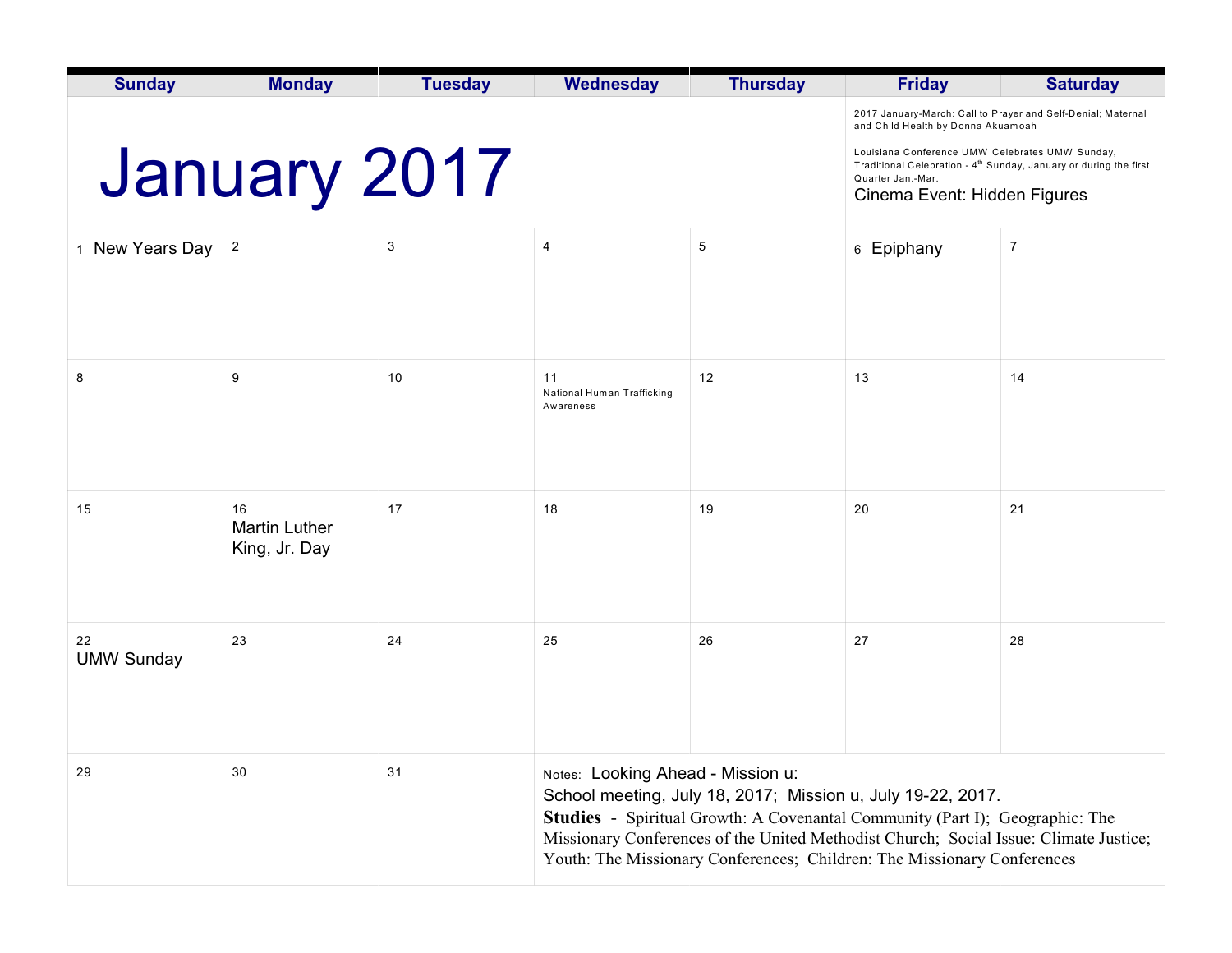| <b>Sunday</b> | <b>Monday</b>         | <b>Tuesday</b>                                                                                                                                    | <b>Wednesday</b> | <b>Thursday</b>                                                       | <b>Friday</b> | <b>Saturday</b> |
|---------------|-----------------------|---------------------------------------------------------------------------------------------------------------------------------------------------|------------------|-----------------------------------------------------------------------|---------------|-----------------|
|               | February 2017         | 2017 January-March: Call to Prayer and Self-<br>Denial; Maternal and Child Health by Donna<br>Akuamoah<br><b>Black History Month</b><br>$\bullet$ |                  |                                                                       |               |                 |
| Notes:        |                       |                                                                                                                                                   | $\mathbf{1}$     | $\overline{c}$                                                        | 3             | 4               |
|               |                       |                                                                                                                                                   |                  |                                                                       |               |                 |
| 5             | 6                     | $\boldsymbol{7}$                                                                                                                                  | 8                | 9                                                                     | 10            | 11              |
| 12            | 13                    | 14<br>Valentine's Day                                                                                                                             | 15               | 16                                                                    | 17            | 18              |
| 19            | 20<br>President's Day | 21                                                                                                                                                | 22               | 23                                                                    | 24            | 25              |
| 26            | 27<br>Lundi Gras      | 28<br>Mardi Gras                                                                                                                                  |                  | Notes: Black History Month - Celebrate the Charter for Racial Justice |               |                 |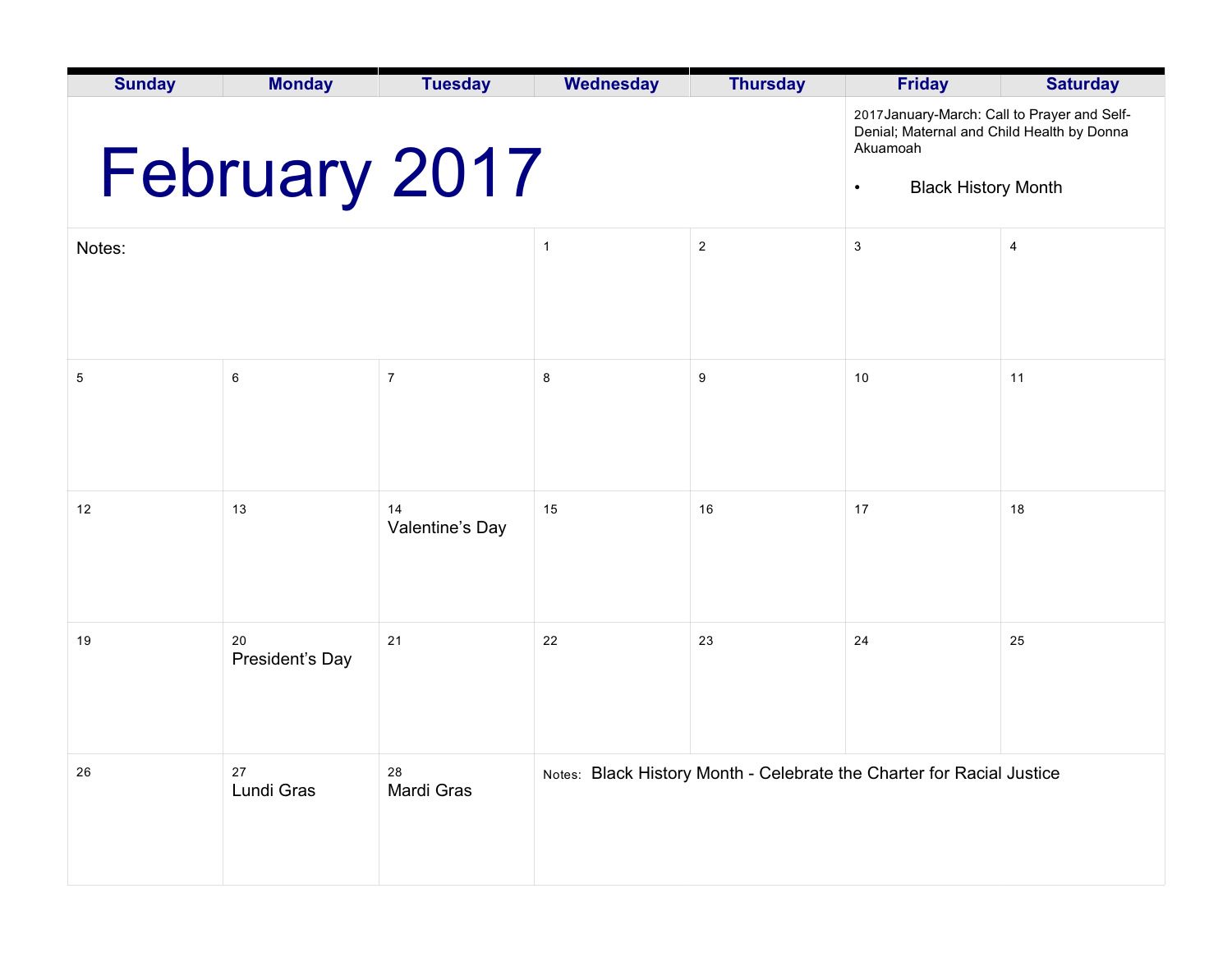| <b>Sunday</b>                                                                                                                                                                                                                                                                                            | <b>Monday</b> | <b>Tuesday</b> | <b>Wednesday</b>                  | <b>Thursday</b>                       | <b>Friday</b>                                                                                                                                                       | <b>Saturday</b>                                                                                                  |
|----------------------------------------------------------------------------------------------------------------------------------------------------------------------------------------------------------------------------------------------------------------------------------------------------------|---------------|----------------|-----------------------------------|---------------------------------------|---------------------------------------------------------------------------------------------------------------------------------------------------------------------|------------------------------------------------------------------------------------------------------------------|
|                                                                                                                                                                                                                                                                                                          | March 2017    |                |                                   |                                       | 2017 January-March: Call to Prayer and Self-<br>Denial; Maternal and Child Health by Donna<br>Akuamoah<br>Women's History Month<br>2018 Assembly UMW Website Launch |                                                                                                                  |
| ConferenceUMW Spiritual Retreat - Saturday, March 4, 2017<br>Registration - 8:30 a.m.; Spiritual Retreat - 9:00 a.m. - 2:00 p.m.<br>Theme: "Sowing Seeds of Love Through the Fruits of the Spirit"<br>The OWL Center, Outdoor Wilderness Learning Center<br>1523 Hwy 563, Dubach, LA 71235 318. 777-3460 |               |                | Ash Wednesday                     | $\sqrt{2}$                            | 3<br><b>CWU Celebration</b><br>World Day of Prayer                                                                                                                  | 4<br>Conference UMW<br><b>Spiritual Retreat</b><br>"Sowing Seeds of Love<br>Through the Fruits of the<br>Spirit" |
| 5                                                                                                                                                                                                                                                                                                        | 6             | 7              | 8<br>International<br>Women's Day | 9                                     | 10                                                                                                                                                                  | 11                                                                                                               |
| 12                                                                                                                                                                                                                                                                                                       | 13            | 14             | 15                                | 16                                    | 17                                                                                                                                                                  | 18                                                                                                               |
| 19                                                                                                                                                                                                                                                                                                       | 20            | 21             | 22<br>World Water Day             | 23<br><b>UMW Anniversary -</b><br>150 | 24                                                                                                                                                                  | 25                                                                                                               |
| 26                                                                                                                                                                                                                                                                                                       | 27            | 28             | 29                                | 30                                    | 31                                                                                                                                                                  |                                                                                                                  |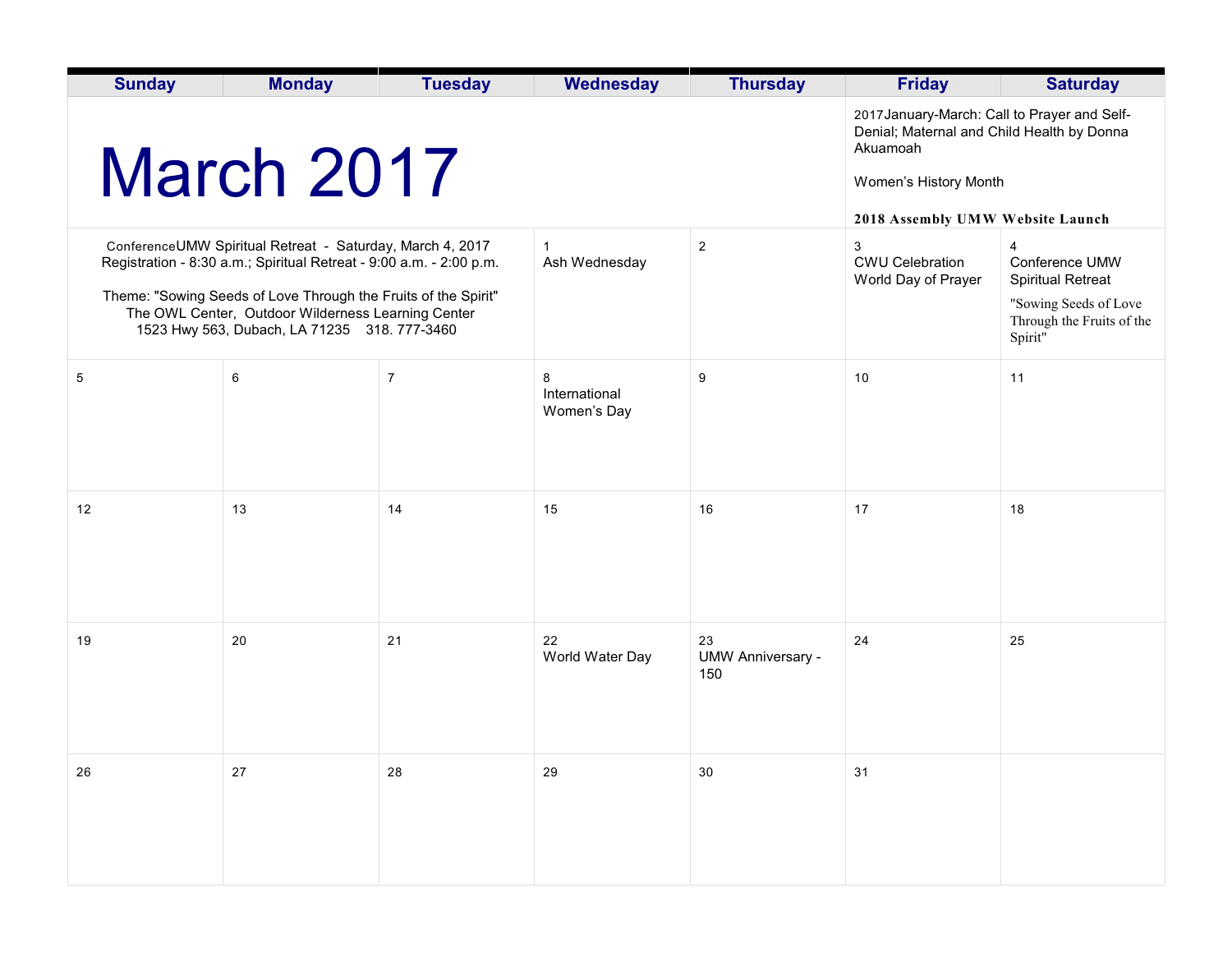| <b>Sunday</b>                                | <b>Monday</b>     | <b>Tuesday</b>                                                                         | Wednesday      | <b>Thursday</b>                                                                                                  | Friday                                                                                        | <b>Saturday</b>        |
|----------------------------------------------|-------------------|----------------------------------------------------------------------------------------|----------------|------------------------------------------------------------------------------------------------------------------|-----------------------------------------------------------------------------------------------|------------------------|
|                                              | <b>April 2017</b> | April-June:<br>Mission u Training<br>Events                                            | $\mathbf{1}$   |                                                                                                                  |                                                                                               |                        |
| $\overline{2}$                               | $\mathbf{3}$      | 4                                                                                      | $\overline{5}$ | $\,6\,$                                                                                                          | $\overline{7}$                                                                                | 8                      |
| 9 Palm Sunday                                | 10                | 11                                                                                     | 12             | 13<br>Maundy Thursday                                                                                            | 14<br>Good Friday                                                                             | 15                     |
| 16<br>Easter                                 | 17                | 18                                                                                     | 19             | 20                                                                                                               | 21                                                                                            | 22 Earth Day           |
| 23                                           | 24                | 25                                                                                     | 26             | 27<br><b>Study Leader</b><br><b>Training Events:</b><br>April 27-30 in<br>Pittsburgh, PA<br>(Travel on $4/27$ .) | 28<br>27-30 --------->                                                                        | 29<br>27-30 ---------> |
| 30<br><b>Study Leader</b><br>Training -----> | Notes:            | May 3-6 in Jacksonville, FL (Travel on 5/3.) June 8-11 in Houston, TX (Travel on 6/8.) |                |                                                                                                                  | Mission u 2017: Study Leader Training Events: April 27-30 in Pittsburgh, PA (Travel on 4/27.) |                        |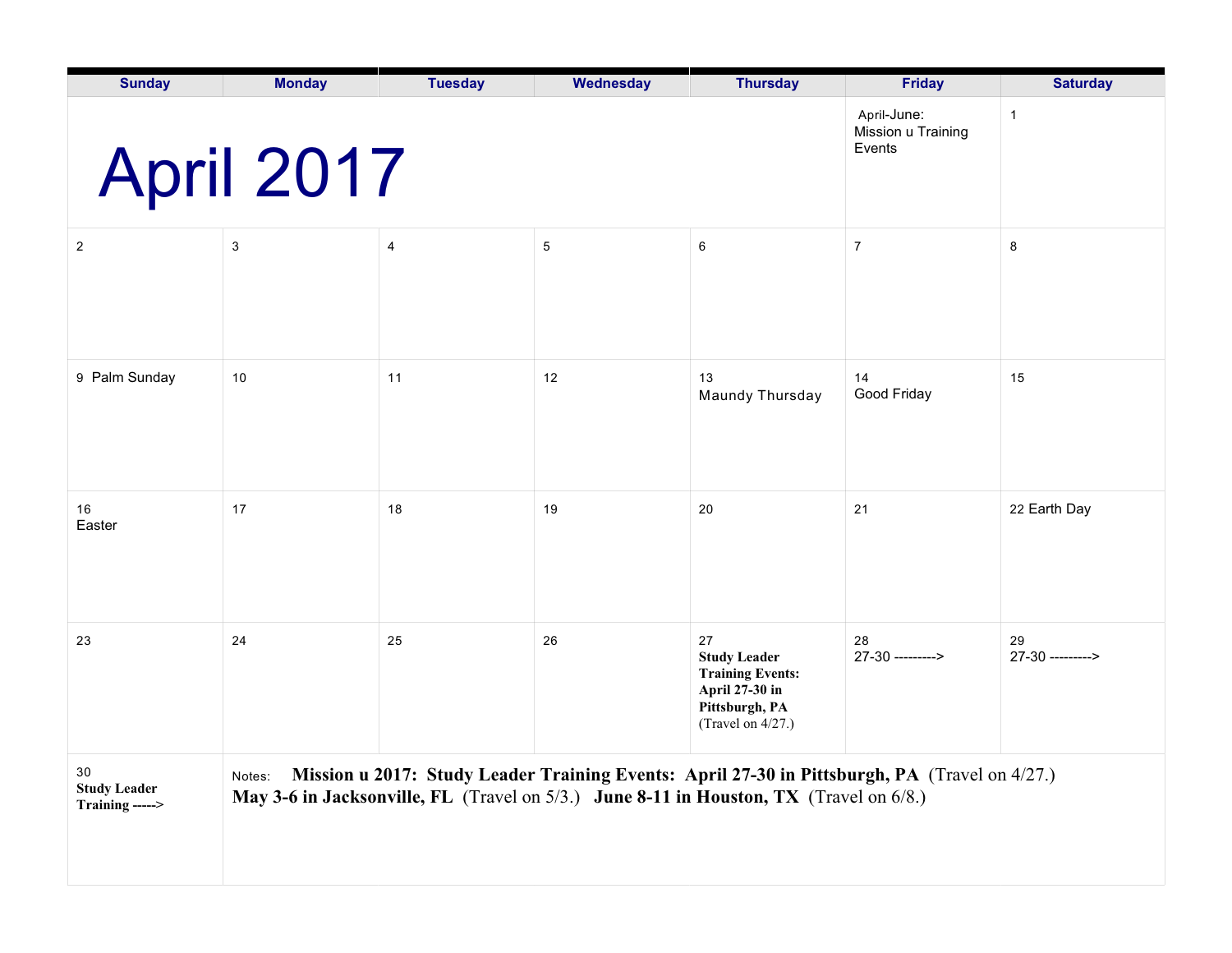| <b>Sunday</b>   | <b>Monday</b>             | <b>Tuesday</b>                                                          | Wednesday                                                                                                                         | <b>Thursday</b>                                                                                                                                      | <b>Friday</b>                                                   | <b>Saturday</b>       |  |
|-----------------|---------------------------|-------------------------------------------------------------------------|-----------------------------------------------------------------------------------------------------------------------------------|------------------------------------------------------------------------------------------------------------------------------------------------------|-----------------------------------------------------------------|-----------------------|--|
|                 | <b>May 2017</b>           | May: Mission u Training Events<br>Asian Pacific American Heritage Month |                                                                                                                                   |                                                                                                                                                      |                                                                 |                       |  |
|                 | $\mathbf{1}$              | $\overline{c}$                                                          | 3 Study Leader<br><b>Training Events: May</b><br>3-6 in Jacksonville, FL<br>(Travel on 5/3.)<br><b>World Press</b><br>Freedom Day | $\overline{4}$<br>$3-6$ --------->                                                                                                                   | 5<br>$3-6$ ---------><br><b>CWU Event</b><br>May Friendship Day | 6<br>$3-6$ ---------> |  |
| 7               | 8                         | 9                                                                       | 10<br><b>UMW Mother's Day</b>                                                                                                     | 11                                                                                                                                                   | 12                                                              | 13                    |  |
| 14 Mother's Day | 15                        | 16                                                                      | 17                                                                                                                                | 18                                                                                                                                                   | 19                                                              | 20                    |  |
| 21              | 22                        | 23                                                                      | 24                                                                                                                                | 25                                                                                                                                                   | 26                                                              | 27                    |  |
| 28              | 29<br><b>Memorial Day</b> | 30                                                                      | 31                                                                                                                                | Notes: Mission u 2017: Study Leader Training Events:<br>May 3-6 in Jacksonville, FL (Travel on 5/3.)<br>June 8-11 in Houston, TX (Travel on $6/8$ .) |                                                                 |                       |  |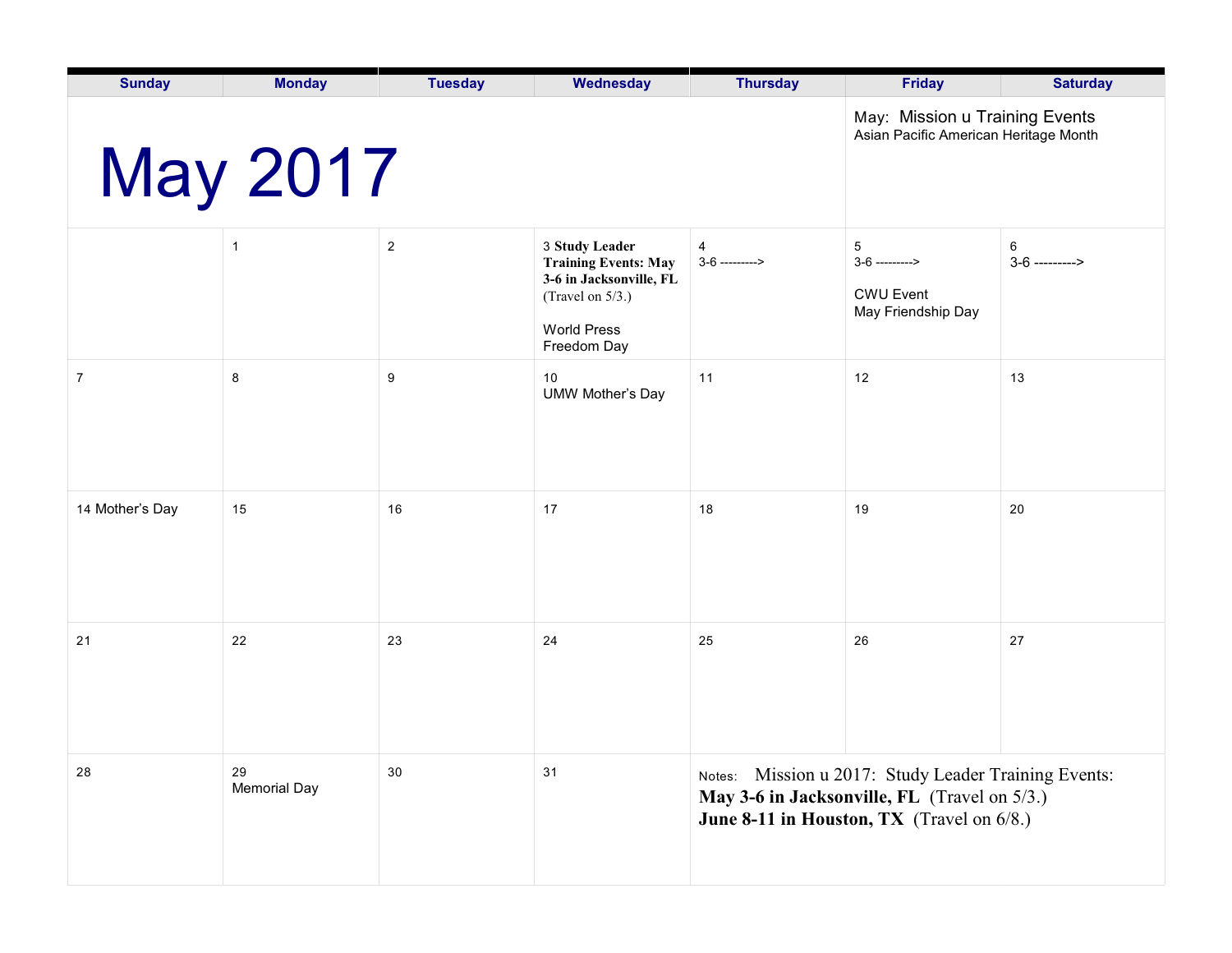| <b>Sunday</b>                                                                                    | <b>Monday</b>                          | <b>Tuesday</b>                                                     | Wednesday      | <b>Thursday</b>                                                                                     | <b>Friday</b>            | <b>Saturday</b>           |
|--------------------------------------------------------------------------------------------------|----------------------------------------|--------------------------------------------------------------------|----------------|-----------------------------------------------------------------------------------------------------|--------------------------|---------------------------|
|                                                                                                  | <b>June 2017</b>                       | 2017 Louisiana Annual Conference June 6-10,<br>2017 Shreveport, LA |                |                                                                                                     |                          |                           |
| Notes: Mission u 2017: Study Leader Training Event:<br>June 8-11 in Houston, TX (Travel on 6/8.) |                                        |                                                                    |                | $\mathbf{1}$                                                                                        | $\sqrt{2}$               | $\sqrt{3}$                |
| 4                                                                                                | 5                                      | 6 Louisiana Annual<br>Conference 6-10                              | $\overline{7}$ | 8<br><b>Study Leader</b><br><b>Training Events: June</b><br>8-11 in Houston, TX<br>(Travel on 6/8.) | 9<br>June 8-11---------> | 10<br>June 8-11---------> |
| 11<br>June 8-11-------->                                                                         | 12<br>World Day Against<br>Child Labor | 13                                                                 | 14             | 15<br>World Elder Abuse<br>Awareness Day                                                            | 16                       | 17                        |
| 18 Father's Day                                                                                  | 19<br>Juneteenth                       | 20<br>World Refugee Day                                            | 21             | 22                                                                                                  | 23                       | 24                        |
| 25                                                                                               | 26                                     | 27                                                                 | 28             | 29                                                                                                  | $30\,$                   |                           |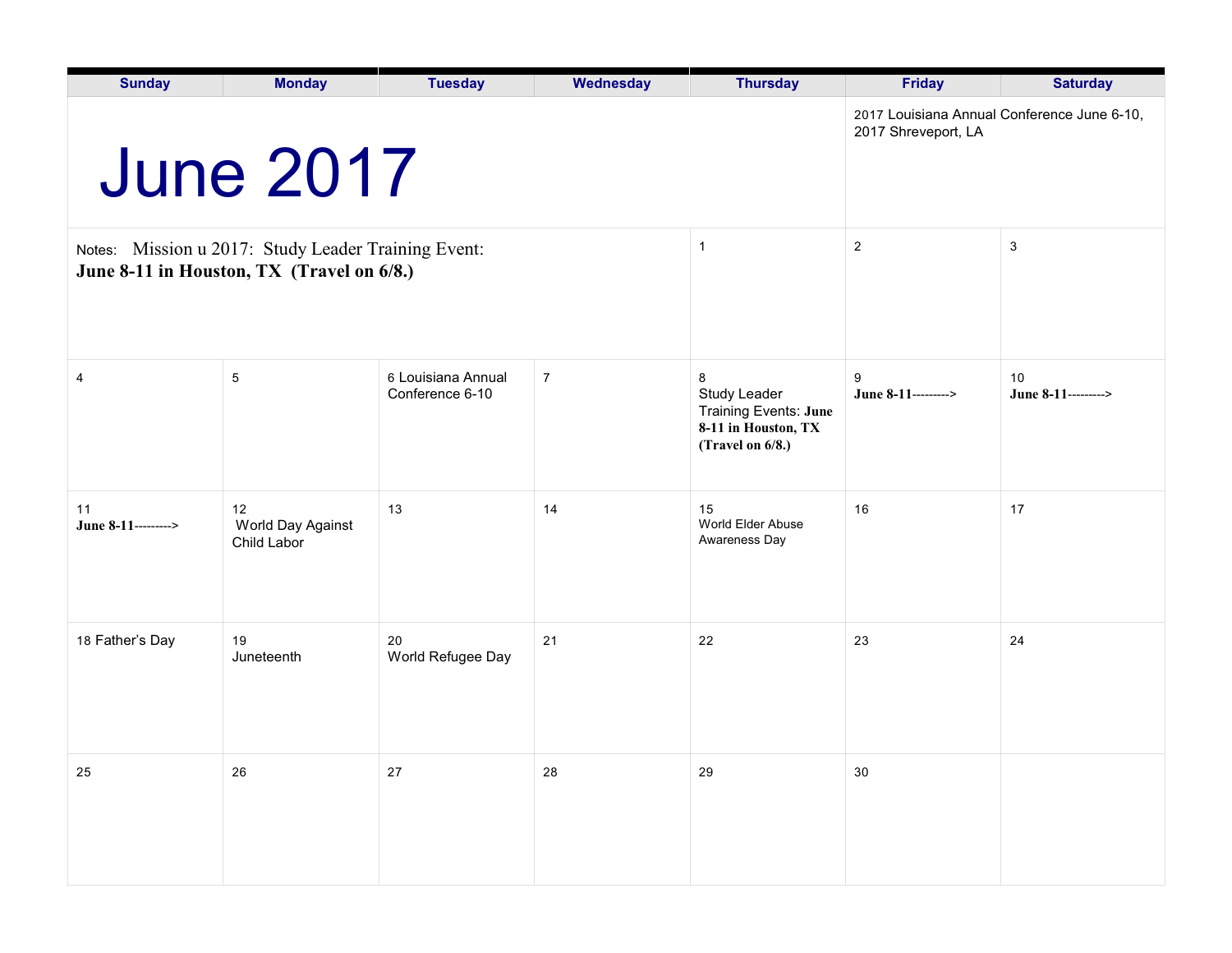| <b>Sunday</b>                                                                 | <b>Monday</b>    | <b>Tuesday</b>                                       | Wednesday                             | <b>Thursday</b> | Friday          | <b>Saturday</b>        |
|-------------------------------------------------------------------------------|------------------|------------------------------------------------------|---------------------------------------|-----------------|-----------------|------------------------|
|                                                                               | <b>July 2017</b> |                                                      | $\mathbf{1}$                          |                 |                 |                        |
| $\sqrt{2}$                                                                    | $\sqrt{3}$       | 4<br>Independence Day                                | $5\phantom{.0}$                       | $\,6\,$         | $\overline{7}$  | $\bf 8$                |
| 9                                                                             | $10$             | 11                                                   | 12                                    | 13              | 14              | 15                     |
| 16                                                                            | $17$             | 18<br>Mission u:<br>School meeting,<br>July 18, 2017 | 19<br>Mission u,<br>July 19-22, 2017. | 20<br>Mission u | 21<br>Mission u | 22<br>Mission u -----> |
| 23                                                                            | 24               | 25                                                   | 26                                    | 27              | 28              | 29                     |
| $30\,$<br><b>World Day Against</b><br><b>Trafficking in</b><br><b>Persons</b> | 31               | Notes:                                               |                                       |                 |                 |                        |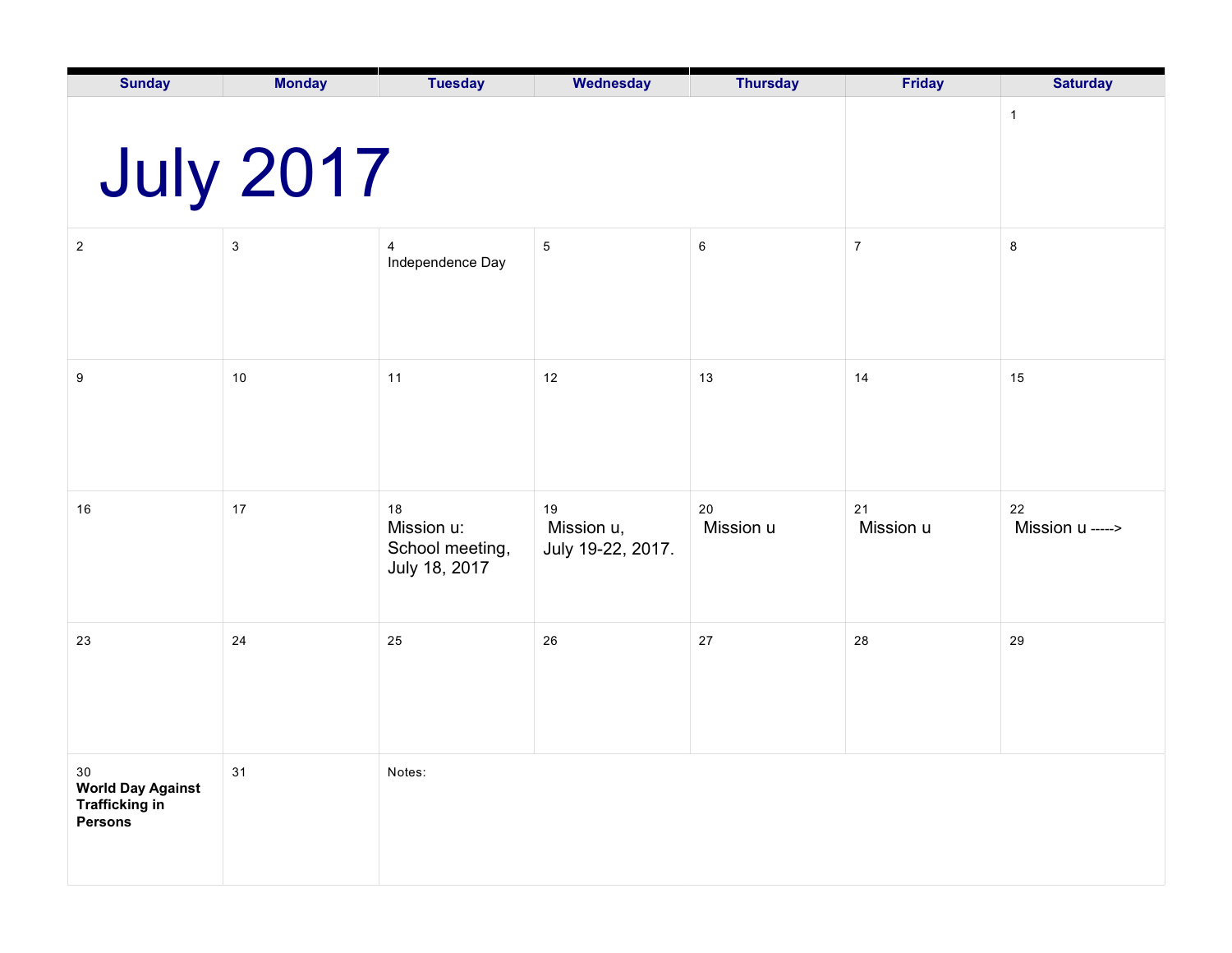| <b>Sunday</b>                                           | <b>Monday</b>    | <b>Tuesday</b> | <b>Wednesday</b> | <b>Thursday</b> | <b>Friday</b>  | <b>Saturday</b>            |  |  |
|---------------------------------------------------------|------------------|----------------|------------------|-----------------|----------------|----------------------------|--|--|
| Notes:<br>CWU Celebration - Human Rights<br>August 2017 |                  |                |                  |                 |                |                            |  |  |
| Notes:                                                  |                  | $\mathbf{1}$   | $\sqrt{2}$       | $\sqrt{3}$      | $\overline{4}$ | $\,$ 5 $\,$                |  |  |
|                                                         |                  |                |                  |                 |                |                            |  |  |
| 6                                                       | $\boldsymbol{7}$ | $\bf 8$        | $\boldsymbol{9}$ | 10              | 11             | 12                         |  |  |
|                                                         |                  |                |                  |                 |                |                            |  |  |
| 13                                                      | 14               | 15             | 16               | 17              | 18             | 19                         |  |  |
|                                                         |                  |                |                  |                 |                |                            |  |  |
| 20                                                      | 21               | 22             | 23               | 24              | 25             | 26<br>Women's Equality Day |  |  |
|                                                         |                  |                |                  |                 |                |                            |  |  |
| $27\,$                                                  | 28               | 29             | $30\,$           | 31              | Notes:         |                            |  |  |
|                                                         |                  |                |                  |                 |                |                            |  |  |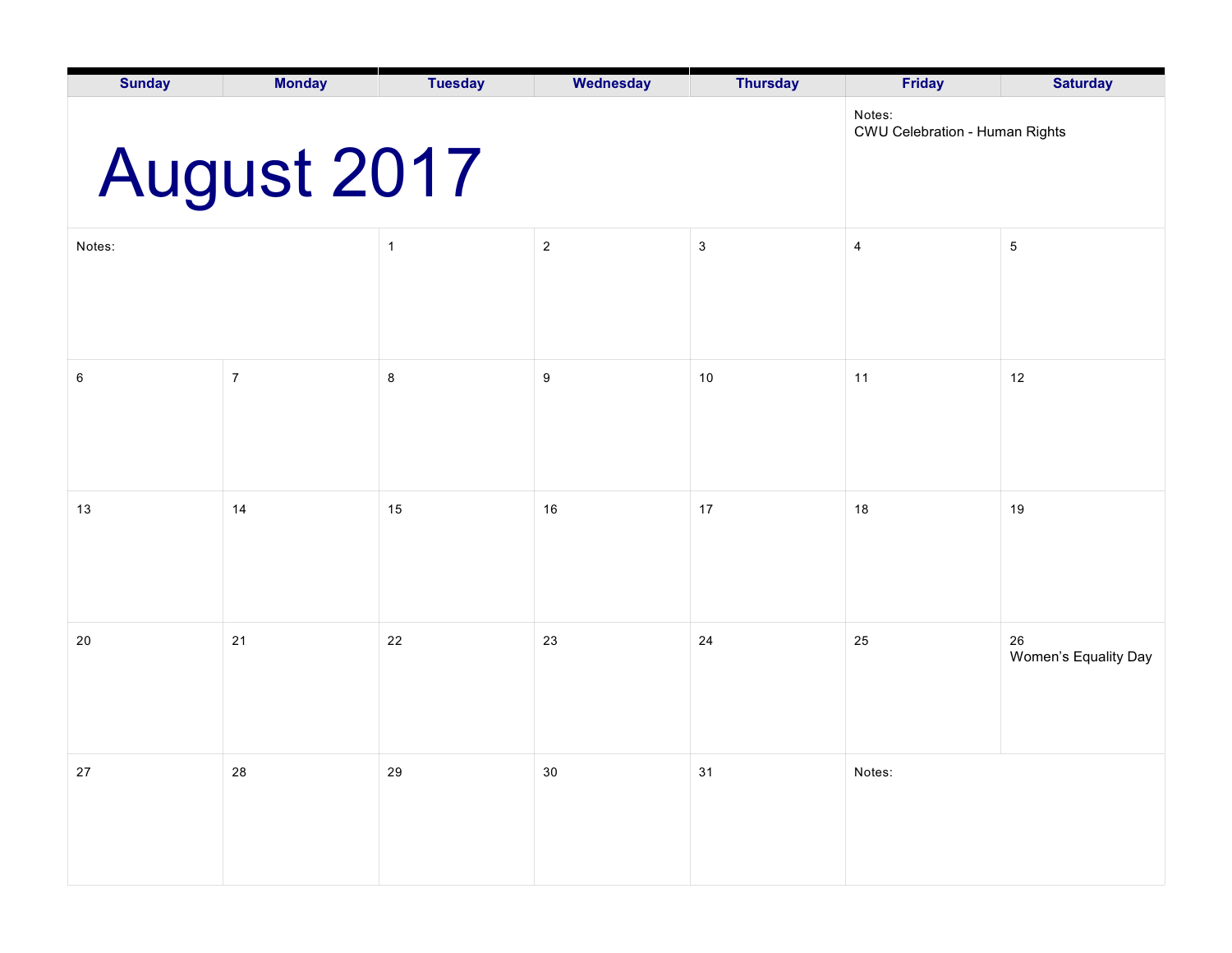| <b>Sunday</b> | <b>Monday</b>                                                                                                                                                                                                                                                                              | <b>Tuesday</b>                                                                                                                   | Wednesday      | <b>Thursday</b>                     | <b>Friday</b> | <b>Saturday</b> |
|---------------|--------------------------------------------------------------------------------------------------------------------------------------------------------------------------------------------------------------------------------------------------------------------------------------------|----------------------------------------------------------------------------------------------------------------------------------|----------------|-------------------------------------|---------------|-----------------|
|               | <b>September 2017</b>                                                                                                                                                                                                                                                                      | HispanicHeritage Month - September 15 -<br>October 15, 2017<br>Registration for the 2018 Assembly opens on<br>September 1, 2017. |                |                                     |               |                 |
| Money         | Notes: Looking Ahead - Topics for 2018 Mission u Studies - Spiritual Growth: Seeking Health and<br>Wholeness (Part 2); Geographic: The Missionary Conferences of the United Methodist Church;<br>Social Issue: What About Our Money; Youth: What About Our Money; Children: What About Our | $\overline{1}$                                                                                                                   | $\overline{2}$ |                                     |               |                 |
| 3             | 4<br>Labor Day                                                                                                                                                                                                                                                                             | 5                                                                                                                                | 6              | $\overline{7}$                      | 8             | 9               |
| 10            | 11                                                                                                                                                                                                                                                                                         | 12                                                                                                                               | 13             | 14                                  | 15            | 16              |
| 17            | 18                                                                                                                                                                                                                                                                                         | 19                                                                                                                               | 20             | 21<br>International Day of<br>Peace | 22            | 23              |
| 24            | 25                                                                                                                                                                                                                                                                                         | 26                                                                                                                               | 27             | 28                                  | 29            | 30              |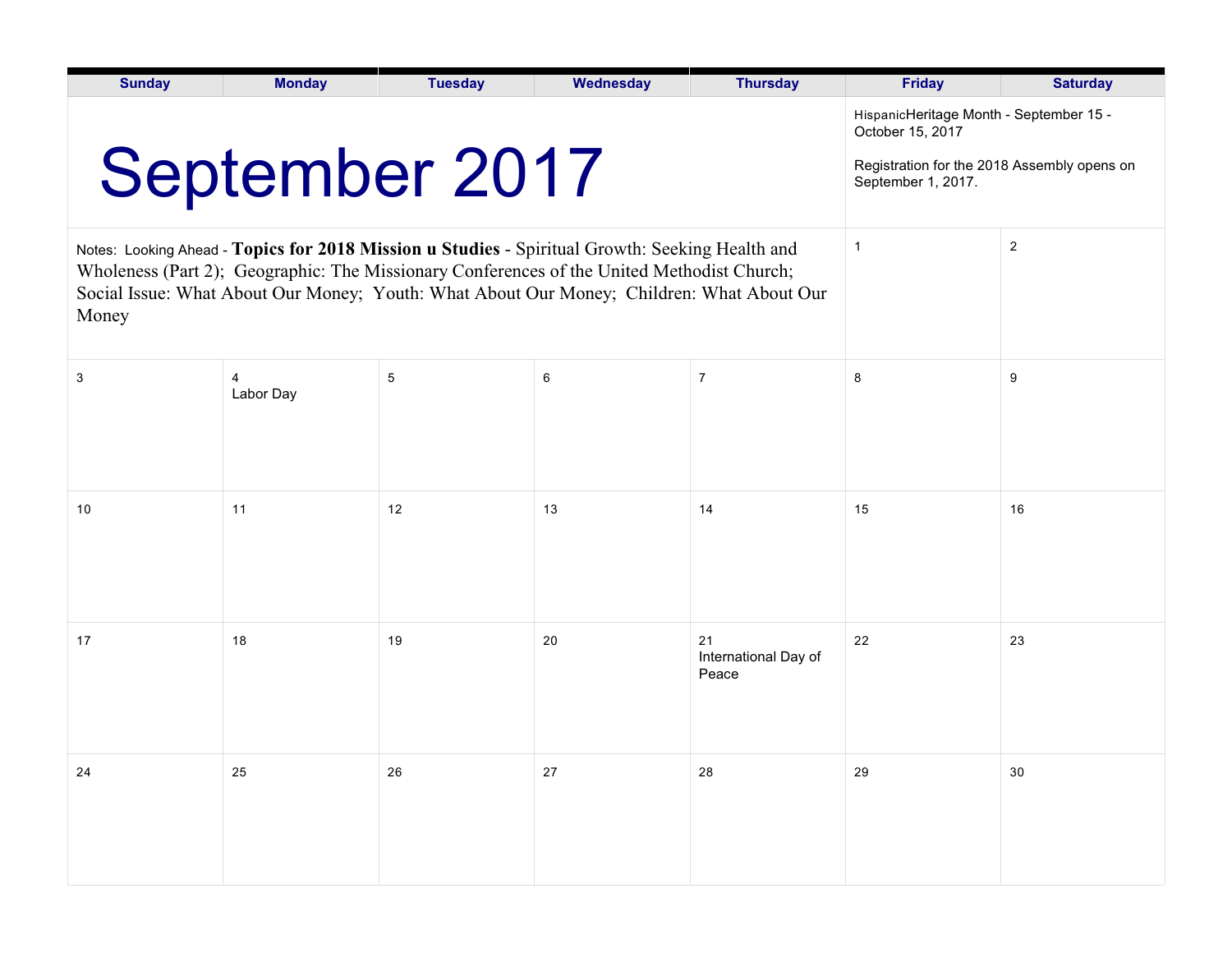| <b>Sunday</b> | <b>Monday</b>     | <b>Tuesday</b>                                                          | Wednesday                                     | <b>Thursday</b>                               | <b>Friday</b>                                                                                                                                                                                                                                                                                                                                                                        | <b>Saturday</b>             |
|---------------|-------------------|-------------------------------------------------------------------------|-----------------------------------------------|-----------------------------------------------|--------------------------------------------------------------------------------------------------------------------------------------------------------------------------------------------------------------------------------------------------------------------------------------------------------------------------------------------------------------------------------------|-----------------------------|
|               | October 2017      | <b>BreastCancer Awareness Moth</b><br>Domestic Violence Awareness Month | Hispanic Heritage Month 9/15/2017 -10/15/2017 |                                               |                                                                                                                                                                                                                                                                                                                                                                                      |                             |
| 1             | $\overline{2}$    | $\ensuremath{\mathsf{3}}$                                               | $\overline{4}$                                | 5                                             | 6                                                                                                                                                                                                                                                                                                                                                                                    | $\overline{7}$              |
| 8             | 9<br>Columbus Day | 10                                                                      | 11                                            | 12<br>Leadership Team<br>Meeting              | 13<br>LA Conference UMW<br><b>Shreveport District</b>                                                                                                                                                                                                                                                                                                                                | 14<br><b>Annual Meeting</b> |
| 15            | 16                | 17                                                                      | 18                                            | 19                                            | 20                                                                                                                                                                                                                                                                                                                                                                                   | 21                          |
| 22            | 23                | 24<br><b>United Nations Day</b>                                         | 25                                            | 26                                            | 27                                                                                                                                                                                                                                                                                                                                                                                   | 28                          |
| 29            | 30                | 31<br>Halloween                                                         |                                               | Leadership Training. Times subject to change. | Notes: 2017 Louisiana Conference UMW Annual Meeting and Banquet, Shreveport District, First<br>UMC Bossier City, October 13-14, 2017. Conference Leadership Team Mtg., Thursday, October<br>12, 2017; Conference Annual Meeting, Friday Business Plenary I 1:00 p.m. - 4:00 p.m.; Banquet,<br>7:00 p.m.; Business Plenary II, 9:00-11:30; Communion Closing; DELT - District Elected |                             |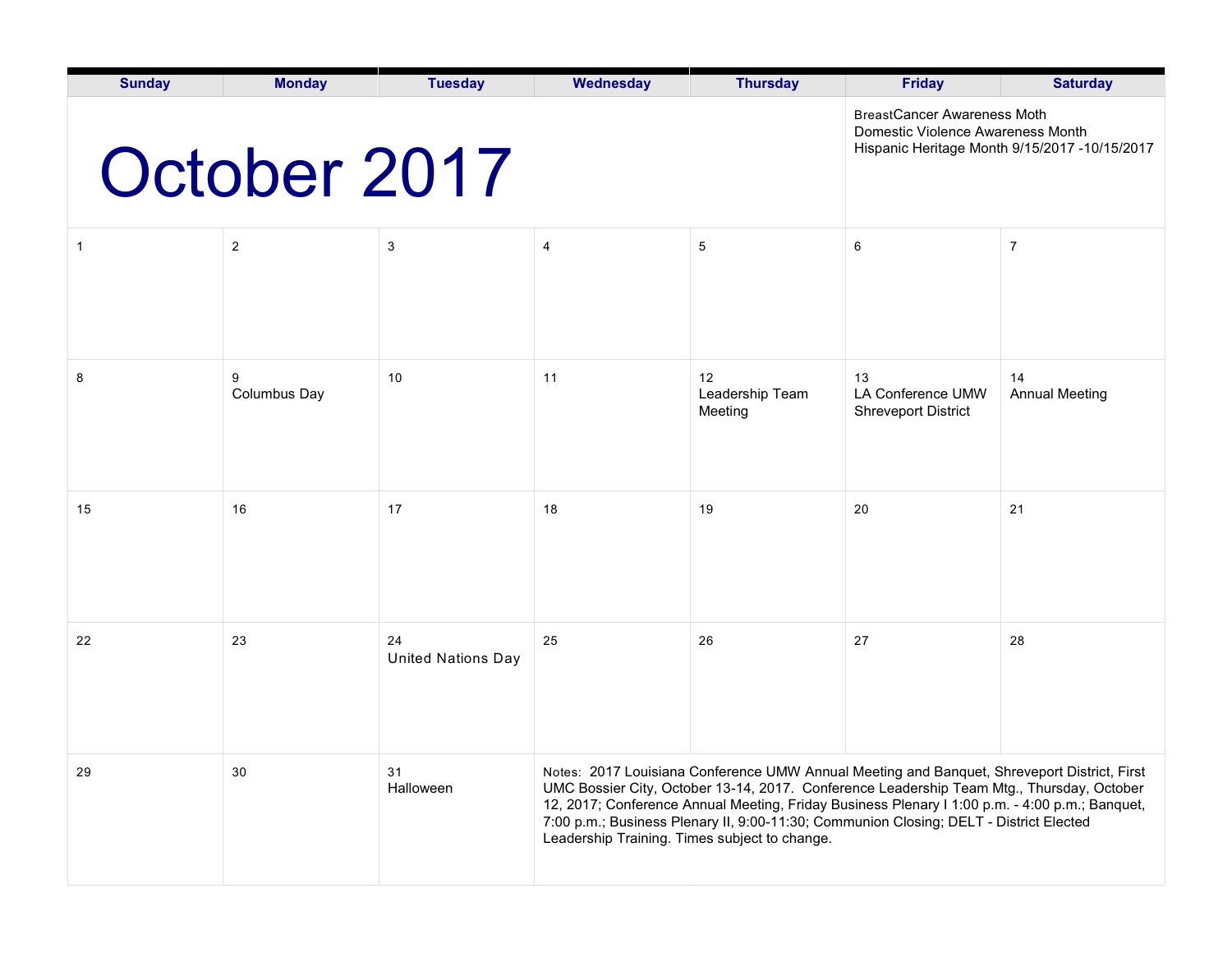| <b>Sunday</b>                                   | <b>Monday</b> | <b>Tuesday</b> | Wednesday            | <b>Thursday</b>    | <b>Friday</b>                                                | <b>Saturday</b>     |  |  |
|-------------------------------------------------|---------------|----------------|----------------------|--------------------|--------------------------------------------------------------|---------------------|--|--|
| Native American Heritage Month<br>November 2017 |               |                |                      |                    |                                                              |                     |  |  |
| Notes:                                          |               |                | -1<br>All Saints Day | $\overline{2}$     | 3<br><b>CWU Celebration</b><br><b>World Community</b><br>Day | 4                   |  |  |
| 5                                               | 6             | $\overline{7}$ | 8                    | 9                  | $10$                                                         | 11<br>Veteran's Day |  |  |
| 12                                              | 13            | 14             | 15                   | 16                 | 17                                                           | 18                  |  |  |
| 19                                              | 20            | 21             | 22                   | 23<br>Thanksgiving | 24                                                           | 25                  |  |  |
| 26                                              | $27\,$        | ${\bf 28}$     | 29                   | $30\,$             | Notes:                                                       |                     |  |  |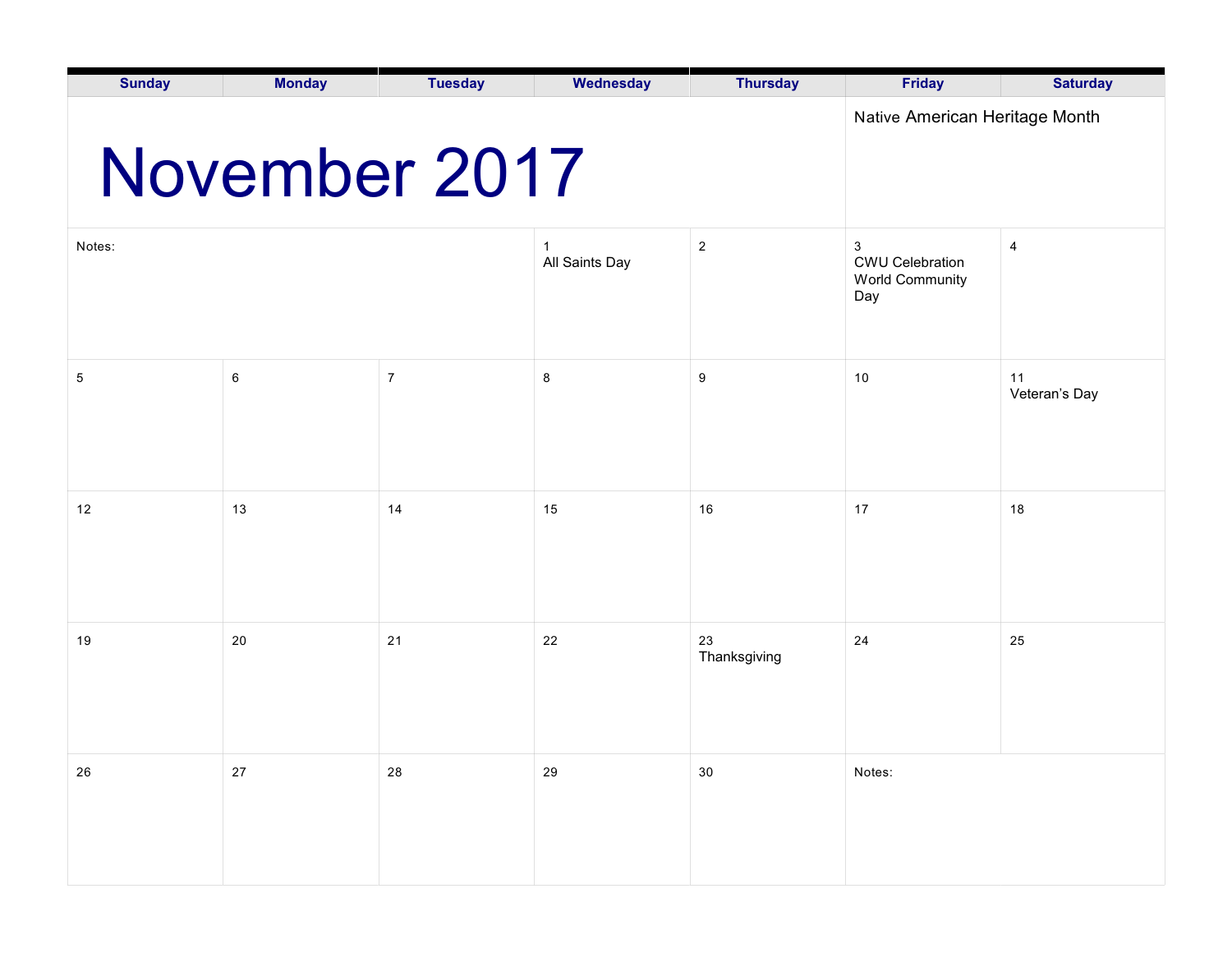| <b>Sunday</b>                                  | <b>Monday</b>       | <b>Tuesday</b> | Wednesday | <b>Thursday</b> | <b>Friday</b> | <b>Saturday</b> |
|------------------------------------------------|---------------------|----------------|-----------|-----------------|---------------|-----------------|
| December 2017                                  | $\overline{2}$      |                |           |                 |               |                 |
| $\mathfrak{S}$                                 | 4                   | $\mathbf 5$    | $\,6$     | $\overline{7}$  | $\bf8$        | $9\,$           |
| 10<br>International Human<br><b>Rights Day</b> | 11                  | 12             | 13        | 14              | 15            | 16              |
| 17                                             | 18                  | 19             | 20        | 21              | 22            | 23              |
| 24<br>Christmas Eve                            | 25<br>Christmas Day | 26             | 27        | 28              | 29            | 30              |
| 31<br>New Year's Eve                           | Notes:              |                |           |                 |               |                 |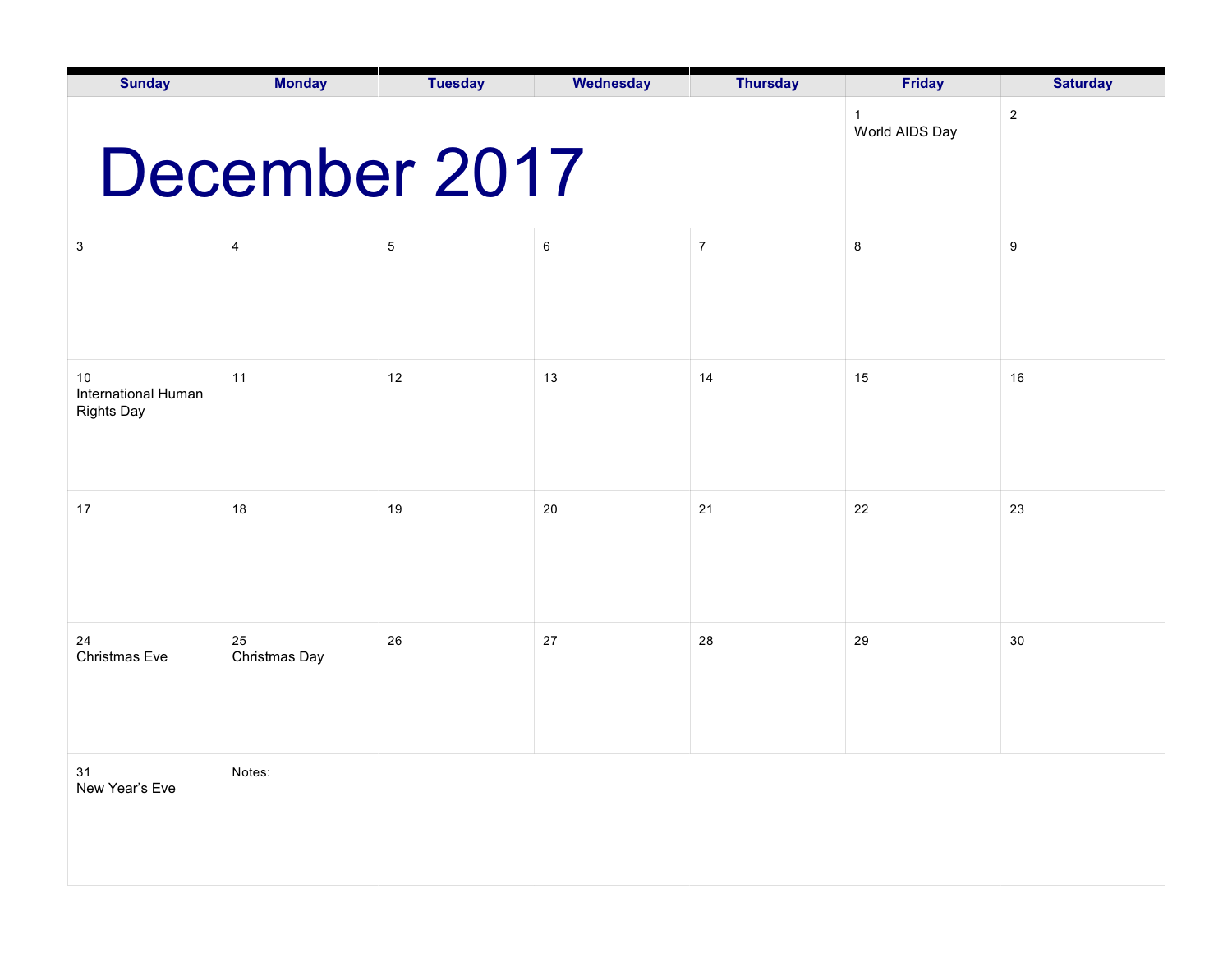| <b>Sunday</b> | <b>Monday</b>                               | <b>Tuesday</b> | Wednesday    | <b>Thursday</b>                                  | <b>Friday</b>                                                                                                                                                                                                                      | <b>Saturday</b> |
|---------------|---------------------------------------------|----------------|--------------|--------------------------------------------------|------------------------------------------------------------------------------------------------------------------------------------------------------------------------------------------------------------------------------------|-----------------|
| January 2018  |                                             |                |              |                                                  | First Quarter Events 2018 January-March<br>Call to Prayer and Self-Denial<br>Louisiana Conference UMW Celebrates UMW<br>Sunday, Traditional Celebration - 4 <sup>th</sup> Sunday,<br>January or during the first Quarter Jan.-Mar. |                 |
|               | New Years Day                               | $\overline{2}$ | $\mathbf{3}$ | $\overline{\mathbf{4}}$                          | $\mathbf 5$                                                                                                                                                                                                                        | 6 Epiphany      |
| 7             | 8                                           | 9              | 10           | 11<br>National Human<br>Trafficking<br>Awareness | 12                                                                                                                                                                                                                                 | 13              |
| 14            | 15<br><b>Martin Luther</b><br>King, Jr. Day | 16             | 17           | 18                                               | 19                                                                                                                                                                                                                                 | 20              |
| 21            | 22                                          | 23             | 24           | 25                                               | 26                                                                                                                                                                                                                                 | 27              |
| 28 UMW Sunday | 29                                          | $30\,$         | 31           |                                                  |                                                                                                                                                                                                                                    |                 |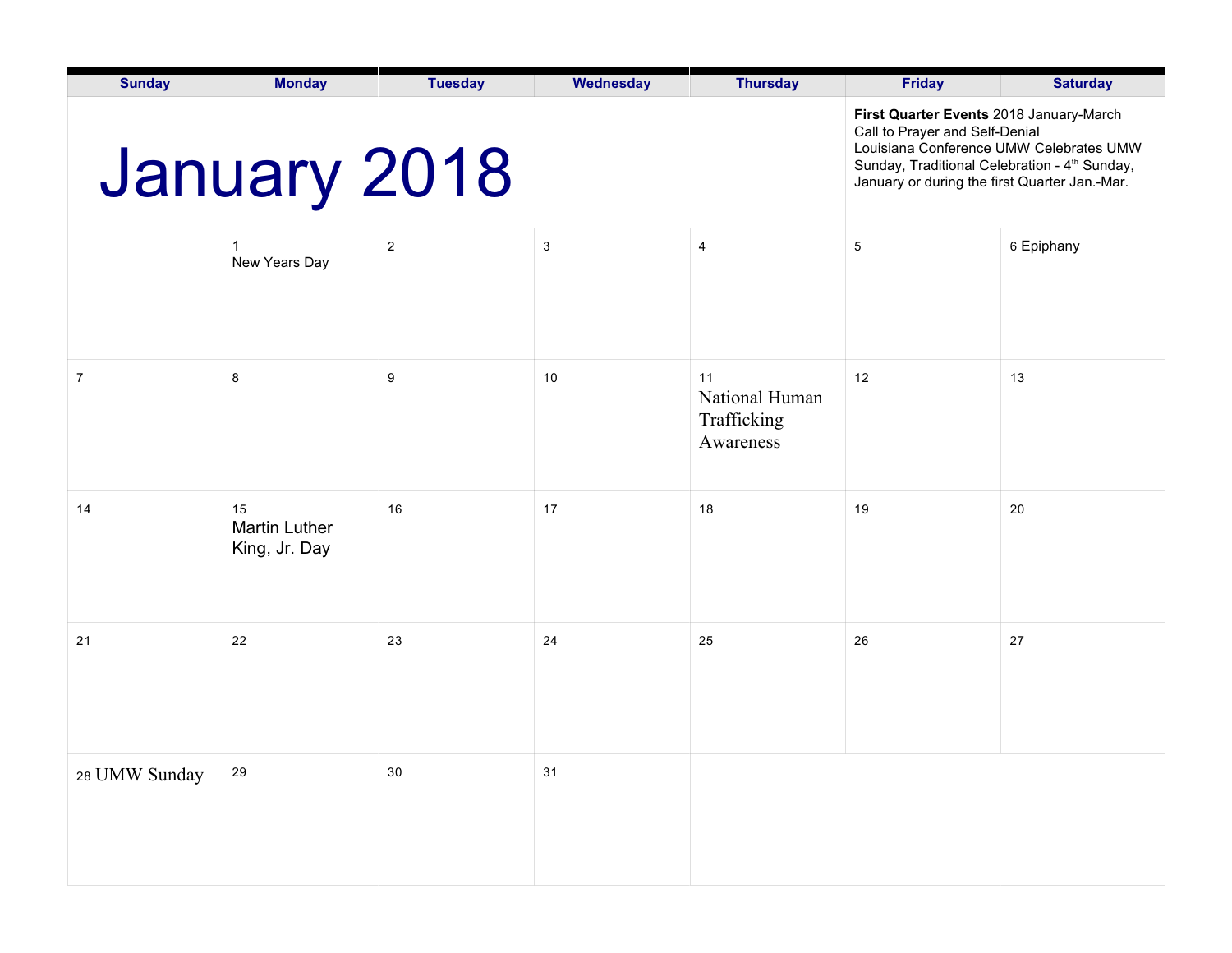| <b>Sunday</b>              | <b>Monday</b>                                                         | <b>Tuesday</b>   | Wednesday                              | <b>Thursday</b> | <b>Friday</b> | <b>Saturday</b> |  |  |
|----------------------------|-----------------------------------------------------------------------|------------------|----------------------------------------|-----------------|---------------|-----------------|--|--|
| February 2018              |                                                                       |                  |                                        |                 |               |                 |  |  |
| <b>Black History Month</b> | Notes: Black History Month - Celebrate the Charter for Racial Justice |                  | $\mathbf{1}$                           | $\overline{2}$  | $\mathbf{3}$  |                 |  |  |
|                            |                                                                       |                  |                                        |                 |               |                 |  |  |
| 4                          | $\,$ 5 $\,$                                                           | $\,6\,$          | $\overline{7}$                         | 8               | 9             | 10              |  |  |
|                            |                                                                       |                  |                                        |                 |               |                 |  |  |
| 11                         | 12<br>Lundi Gras                                                      | 13<br>Mardi Gras | 14<br>Ash Wednesday<br>Valentine's Day | 15              | 16            | 17              |  |  |
| 18                         | 19<br>President's Day                                                 | 20               | 21                                     | 22              | 23            | 24              |  |  |
| 25                         | 26                                                                    | $27\,$           | ${\bf 28}$                             |                 |               |                 |  |  |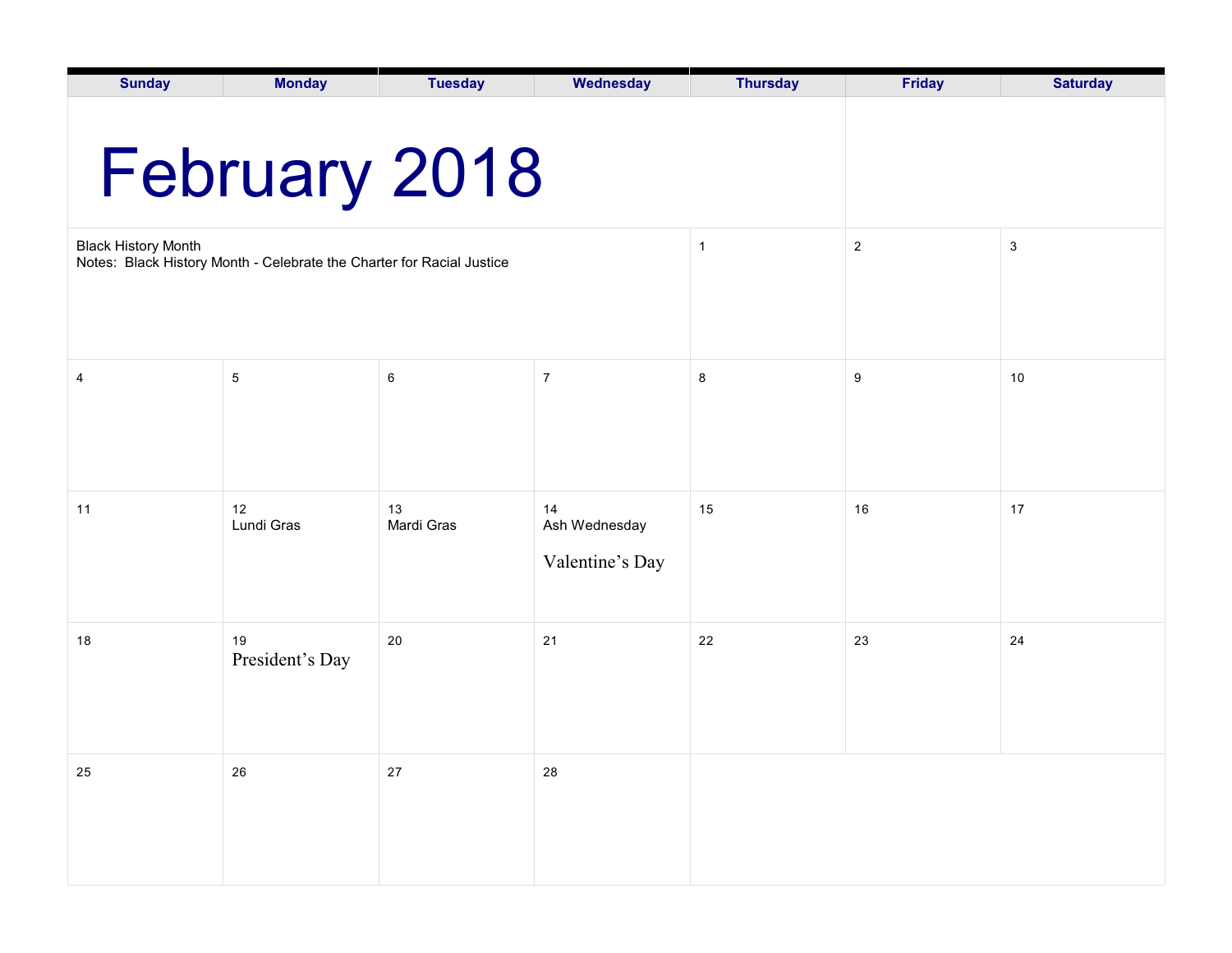| <b>Sunday</b>         | <b>Monday</b> | <b>Tuesday</b> | Wednesday      | <b>Thursday</b>                         | <b>Friday</b>                                                                | <b>Saturday</b> |  |  |  |
|-----------------------|---------------|----------------|----------------|-----------------------------------------|------------------------------------------------------------------------------|-----------------|--|--|--|
| <b>March 2018</b>     |               |                |                |                                         |                                                                              |                 |  |  |  |
|                       |               |                |                | $\mathbf{1}$                            | $\sqrt{2}$<br>Church Women United,<br>CWU Celebration<br>World Day of Prayer | $\mathbf{3}$    |  |  |  |
| 4                     | $\,$ 5 $\,$   | 6              | $\overline{7}$ | $\bf 8$<br>International<br>Women's Day | $\boldsymbol{9}$                                                             | $10$            |  |  |  |
| 11                    | 12            | 13             | 14             | 15                                      | 16                                                                           | $17$            |  |  |  |
| 18                    | 19            | 20             | 21             | 22<br>World Water<br>Day                | 23<br><b>UMW</b><br>Anniversary                                              | 24              |  |  |  |
| $25\,$<br>Palm Sunday | ${\bf 26}$    | $27\,$         | 28             | 29<br>Maundy Thursday                   | $30\,$<br>Good Friday                                                        | 31              |  |  |  |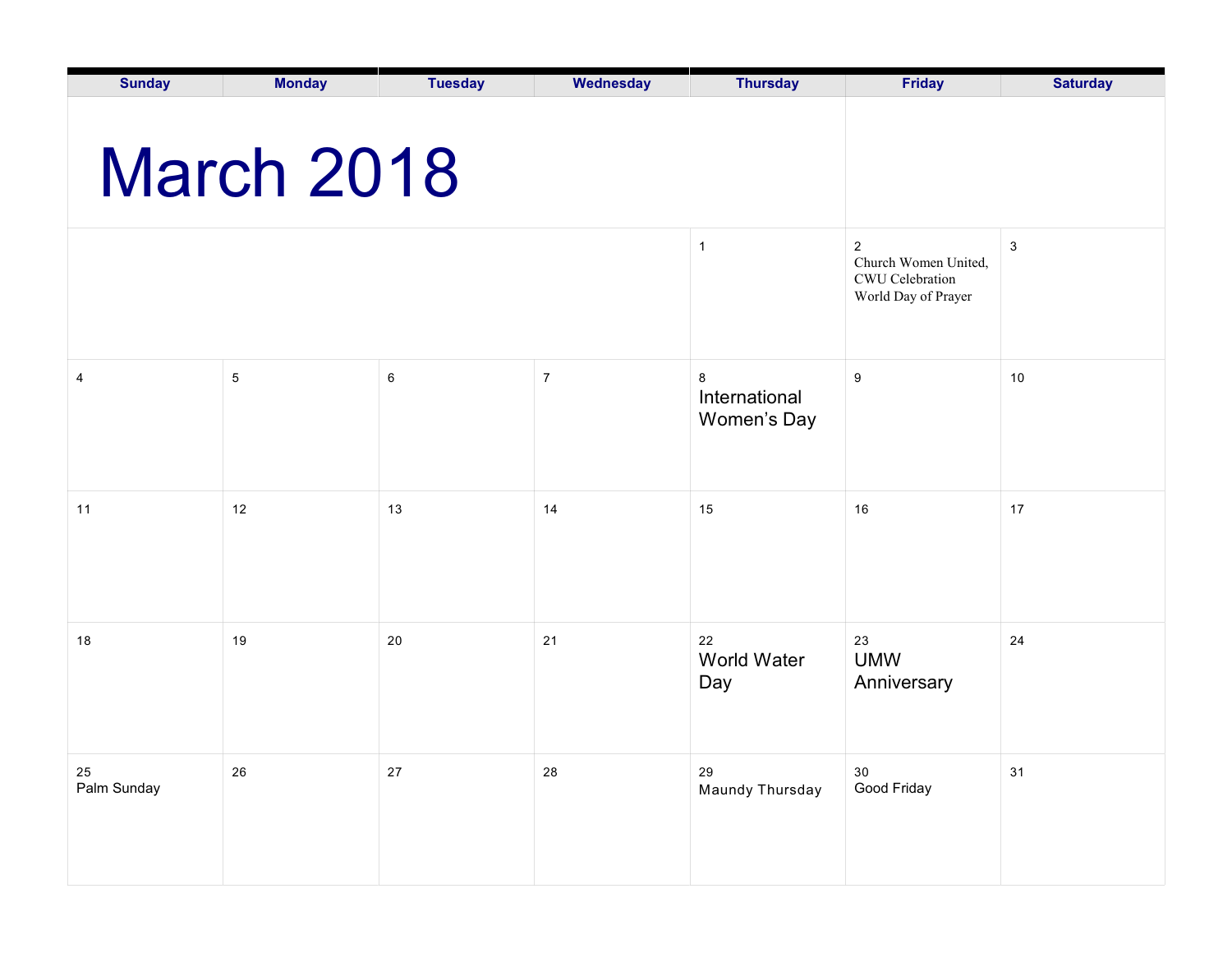| <b>Sunday</b>          | <b>Monday</b>  | <b>Tuesday</b>            | Wednesday                | <b>Thursday</b> | Friday  | <b>Saturday</b>  |
|------------------------|----------------|---------------------------|--------------------------|-----------------|---------|------------------|
|                        |                |                           |                          |                 |         |                  |
|                        | April 2018     |                           |                          |                 |         |                  |
| $\mathbf{1}$<br>Easter | $\overline{c}$ | $\ensuremath{\mathsf{3}}$ | $\overline{\mathcal{A}}$ | $\,$ 5 $\,$     | $\,6\,$ | $\boldsymbol{7}$ |
|                        |                |                           |                          |                 |         |                  |
| $\bf 8$                | 9              | $10$                      | 11                       | 12              | 13      | 14               |
|                        |                |                           |                          |                 |         |                  |
| 15                     | 16             | $17\,$                    | 18                       | 19              | 20      | $21$             |
|                        |                |                           |                          |                 |         |                  |
| 22<br>Earth Day        | 23             | 24                        | 25                       | 26              | $27\,$  | 28               |
|                        |                |                           |                          |                 |         |                  |
| ${\bf 29}$             | $30\,$         |                           |                          |                 |         |                  |
|                        |                |                           |                          |                 |         |                  |
|                        |                |                           |                          |                 |         |                  |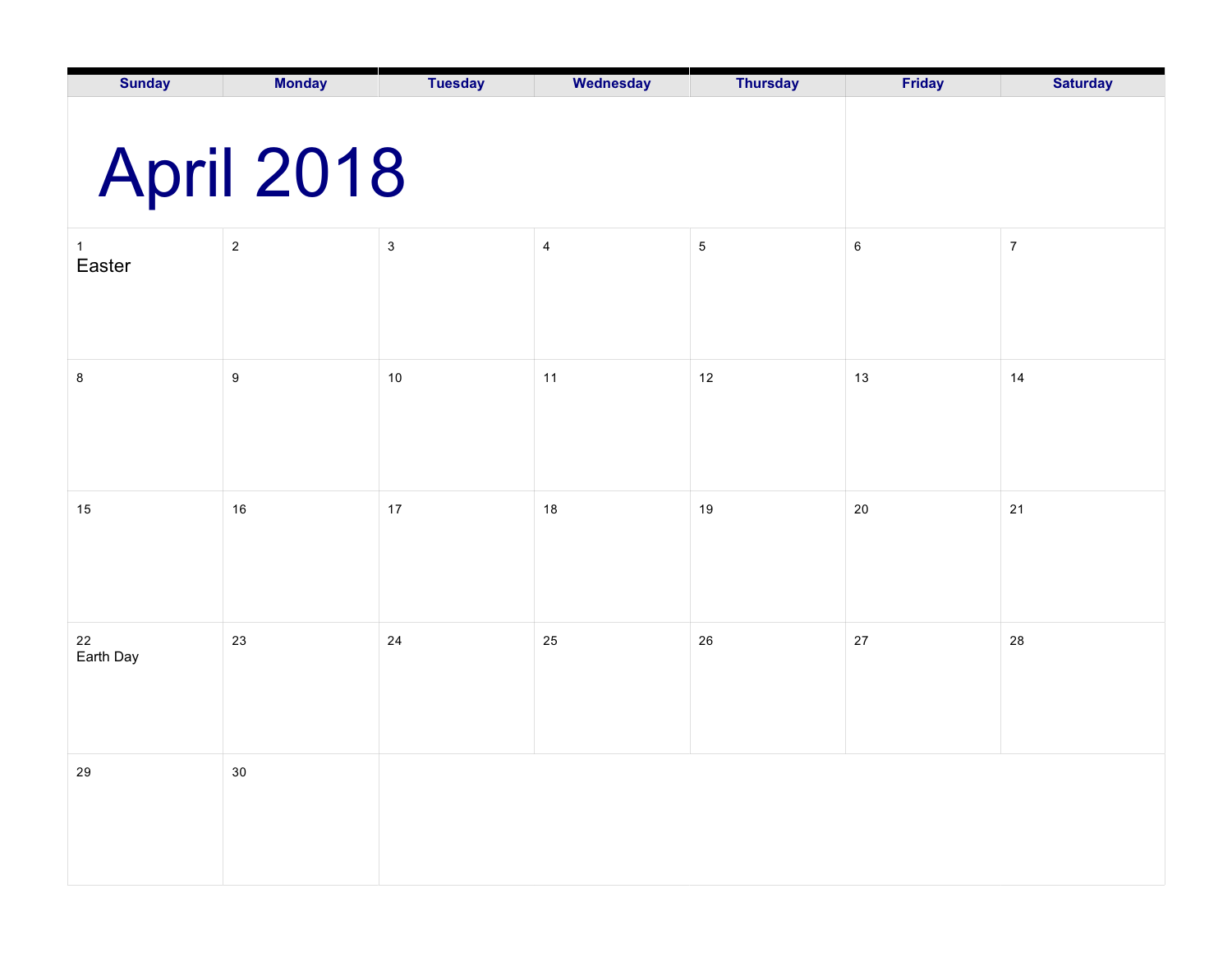| <b>Sunday</b>                               | <b>Monday</b>              | <b>Tuesday</b>                                                                                                                                                                                    | Wednesday      | <b>Thursday</b>                        | <b>Friday</b>                                            | <b>Saturday</b>                             |
|---------------------------------------------|----------------------------|---------------------------------------------------------------------------------------------------------------------------------------------------------------------------------------------------|----------------|----------------------------------------|----------------------------------------------------------|---------------------------------------------|
|                                             | <b>May 2018</b>            | 2018 Assembly - "The Power of Bold"<br>will be the theme of the 19th Assembly of<br>United Methodist Women in Columbus,<br>Ohio, May 18-20, 2018.<br>May is Asian Pacific American Heritage Month |                |                                        |                                                          |                                             |
|                                             |                            | $\mathbf{1}$                                                                                                                                                                                      | $\overline{2}$ | 3<br><b>World Press</b><br>Freedom Day | $\overline{4}$<br><b>CWU Event May</b><br>Friendship Day | $\overline{5}$                              |
| 6                                           | $\overline{7}$             | 8                                                                                                                                                                                                 | 9              | 10<br>UMW Mother's<br>Day              | 11                                                       | 12                                          |
| 13<br>Mother's Day                          | 14                         | 15                                                                                                                                                                                                | 16             | 17                                     | 18<br>2018 Assembly<br>"The Power of Bold."              | 19<br>2018 Assembly<br>"The Power of Bold." |
| 20<br>2018 Assembly<br>"The Power of Bold." | 21                         | 22                                                                                                                                                                                                | 23             | 24                                     | 25                                                       | 26                                          |
| 27                                          | ${\bf 28}$<br>Memorial Day | 29                                                                                                                                                                                                | $30\,$         | 31                                     |                                                          |                                             |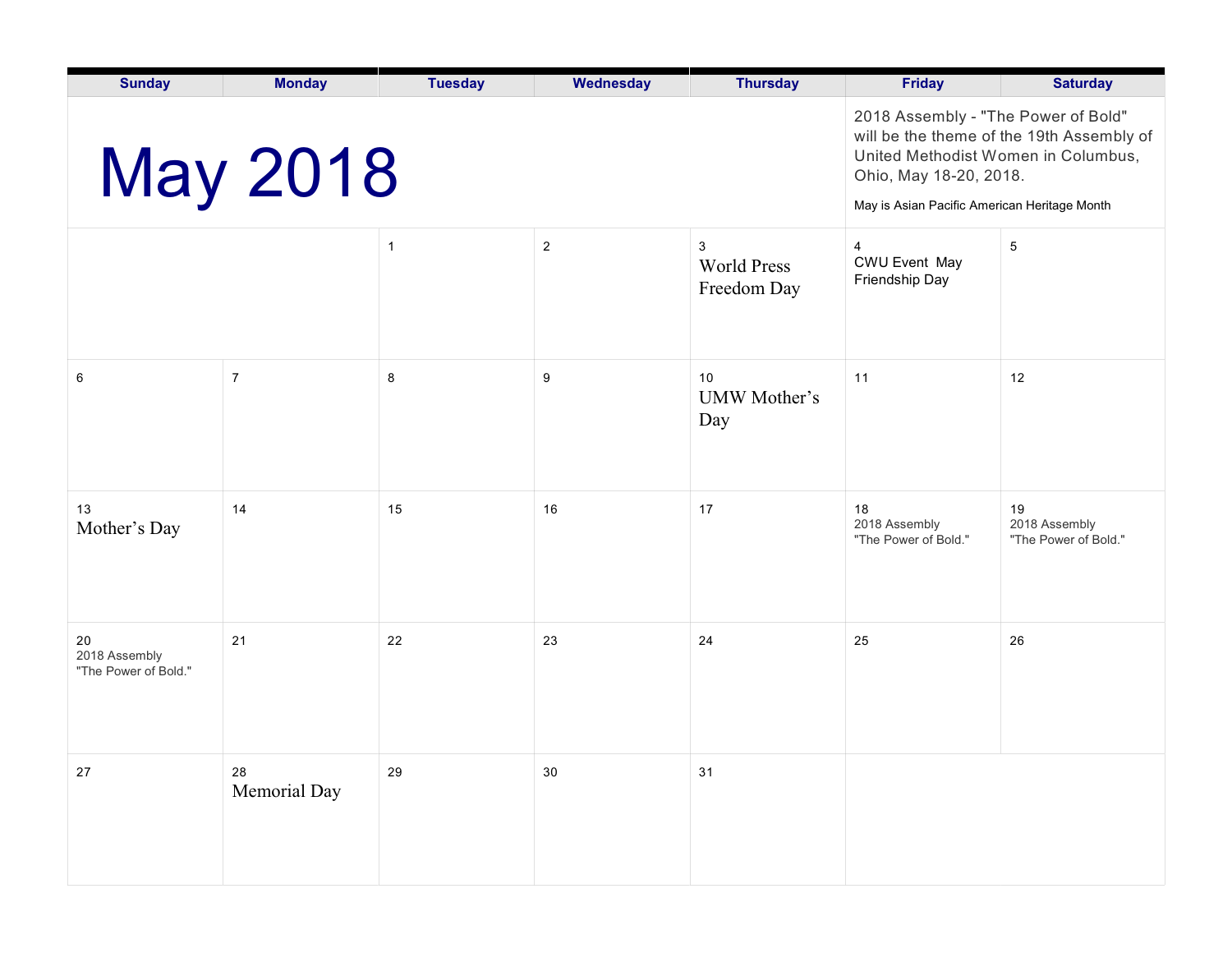| <b>Sunday</b>      | <b>Monday</b>           | <b>Tuesday</b>                                      | Wednesday                                       | <b>Thursday</b>                                              | <b>Friday</b>                                      | <b>Saturday</b>                                 |
|--------------------|-------------------------|-----------------------------------------------------|-------------------------------------------------|--------------------------------------------------------------|----------------------------------------------------|-------------------------------------------------|
|                    | <b>June 2018</b>        |                                                     |                                                 |                                                              |                                                    |                                                 |
|                    |                         |                                                     |                                                 |                                                              | $\mathbf{1}$                                       | $\sqrt{2}$                                      |
| 3                  | $\overline{\mathbf{4}}$ | 5<br>5-9 Louisiana Annual<br>Conference, Shreveport | 6<br>Louisiana Annual<br>Conference, Shreveport | $\overline{7}$<br>Louisiana Annual<br>Conference, Shreveport | 8<br>Louisiana Annual<br>Conference, Shreveport    | 9<br>Louisiana Annual<br>Conference, Shreveport |
| 10                 | 11                      | 12<br>World Day<br>Against Child<br>Labor           | 13                                              | 14                                                           | 15<br>World Elder<br><b>Abuse Awareness</b><br>Day | 16                                              |
| 17<br>Father's Day | 18                      | 19<br>Juneteenth                                    | 20<br>World Refugee<br>Day                      | 21                                                           | 22                                                 | 23                                              |
| 24                 | 25                      | 26                                                  | $27\,$                                          | 28                                                           | 29                                                 | $30\,$                                          |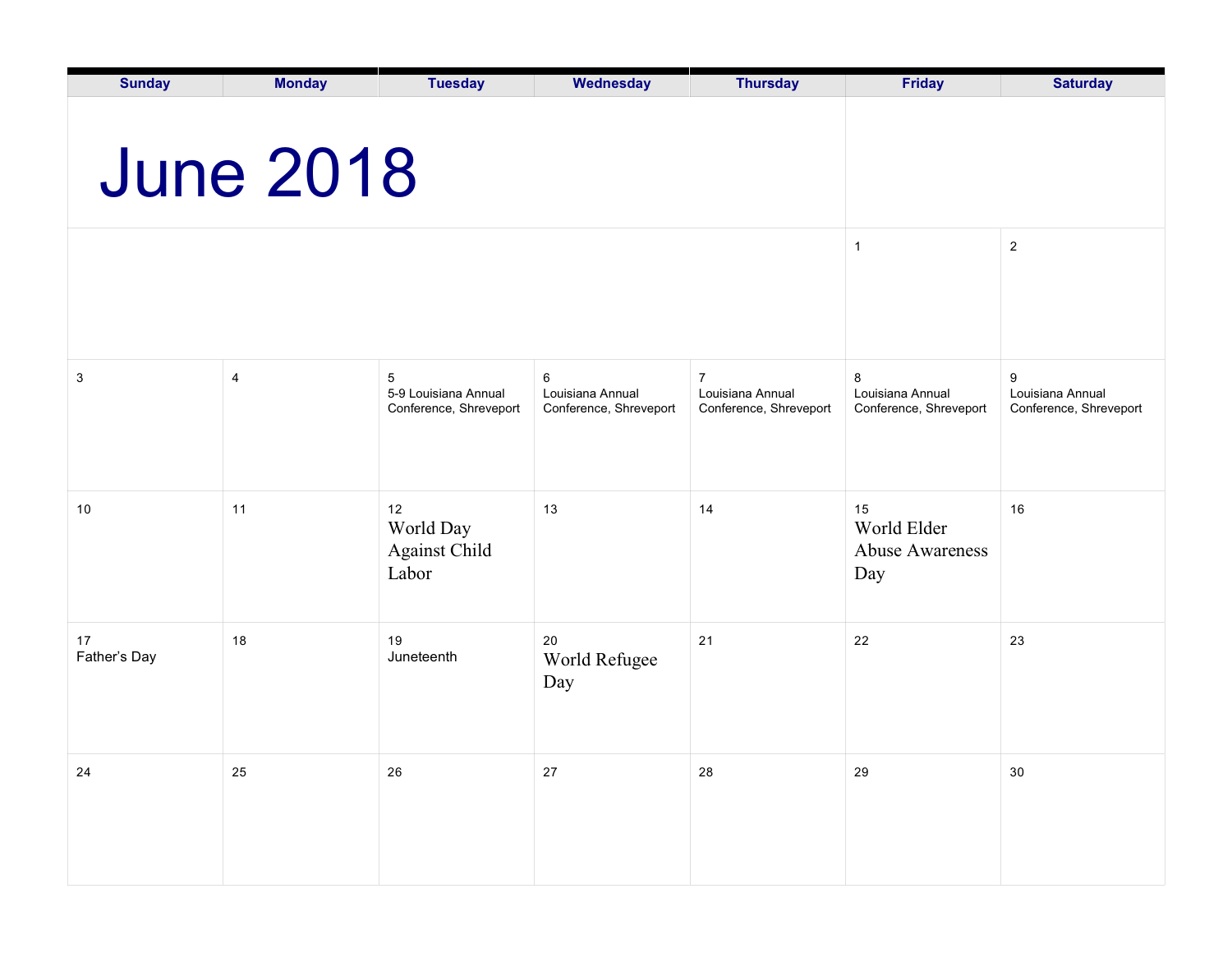| <b>Sunday</b> | <b>Monday</b>                                                             | <b>Tuesday</b>                          | Wednesday                                                                                                                                                                                                                                                                    | <b>Thursday</b> | <b>Friday</b> | <b>Saturday</b> |  |
|---------------|---------------------------------------------------------------------------|-----------------------------------------|------------------------------------------------------------------------------------------------------------------------------------------------------------------------------------------------------------------------------------------------------------------------------|-----------------|---------------|-----------------|--|
|               | <b>July 2018</b>                                                          | TBA: Louisiana Conference UMW Mission u |                                                                                                                                                                                                                                                                              |                 |               |                 |  |
| 1             | $\overline{2}$                                                            | $\ensuremath{\mathsf{3}}$               | $\overline{4}$<br>Independence<br>Day                                                                                                                                                                                                                                        | $\sqrt{5}$      | $\,6\,$       | $\overline{7}$  |  |
| 8             | 9                                                                         | 10                                      | 11                                                                                                                                                                                                                                                                           | 12              | 13            | 14              |  |
| 15            | 16                                                                        | 17                                      | 18                                                                                                                                                                                                                                                                           | 19              | 20            | 21              |  |
| 22            | 23                                                                        | 24                                      | 25                                                                                                                                                                                                                                                                           | 26              | 27            | 28              |  |
| 29            | 30<br><b>World Day Against</b><br><b>Trafficking in</b><br><b>Persons</b> | 31                                      | Topics for 2018 Mission u Studies - Spiritual Growth: Seeking Health and<br>Wholeness (Part 2); Geographic: The Missionary Conferences of the United<br>Methodist Church; Social Issue: What About Our Money; Youth: What About<br>Our Money; Children: What About Our Money |                 |               |                 |  |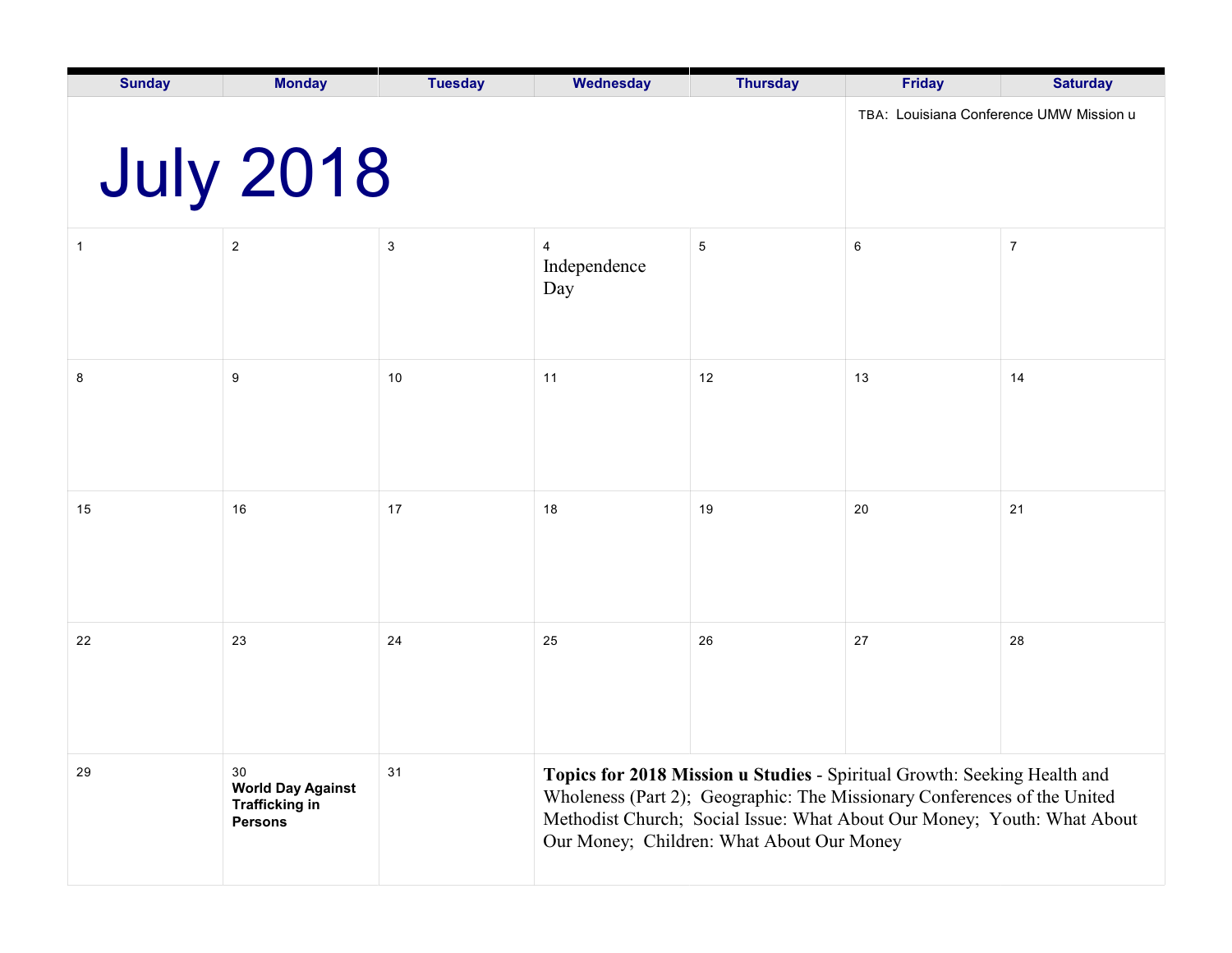| <b>Sunday</b>                                  | <b>Monday</b>                                                | <b>Tuesday</b> | Wednesday      | <b>Thursday</b> | <b>Friday</b>                      | <b>Saturday</b> |
|------------------------------------------------|--------------------------------------------------------------|----------------|----------------|-----------------|------------------------------------|-----------------|
|                                                | <b>August 2018</b>                                           |                |                |                 | TBA: District UMW Mission u Events |                 |
| Meeting and Banquet Details TBA.               | Call to Annual Meeting: 2018 Louisiana Conference UMW Annual |                | $\overline{1}$ | $\overline{2}$  | $\mathbf{3}$                       | 4               |
| Church Women United Celebration - Human Rights |                                                              |                |                |                 |                                    |                 |
| $5\phantom{.0}$                                | 6                                                            | $\overline{7}$ | 8              | 9               | 10                                 | 11              |
| 12                                             | 13                                                           | 14             | 15             | 16              | 17                                 | 18              |
| 19                                             | 20                                                           | 21             | 22             | 23              | 24                                 | 25              |
| $26\,$<br>Women's<br><b>Equality Day</b>       | 27                                                           | 28             | 29             | $30\,$          | 31                                 |                 |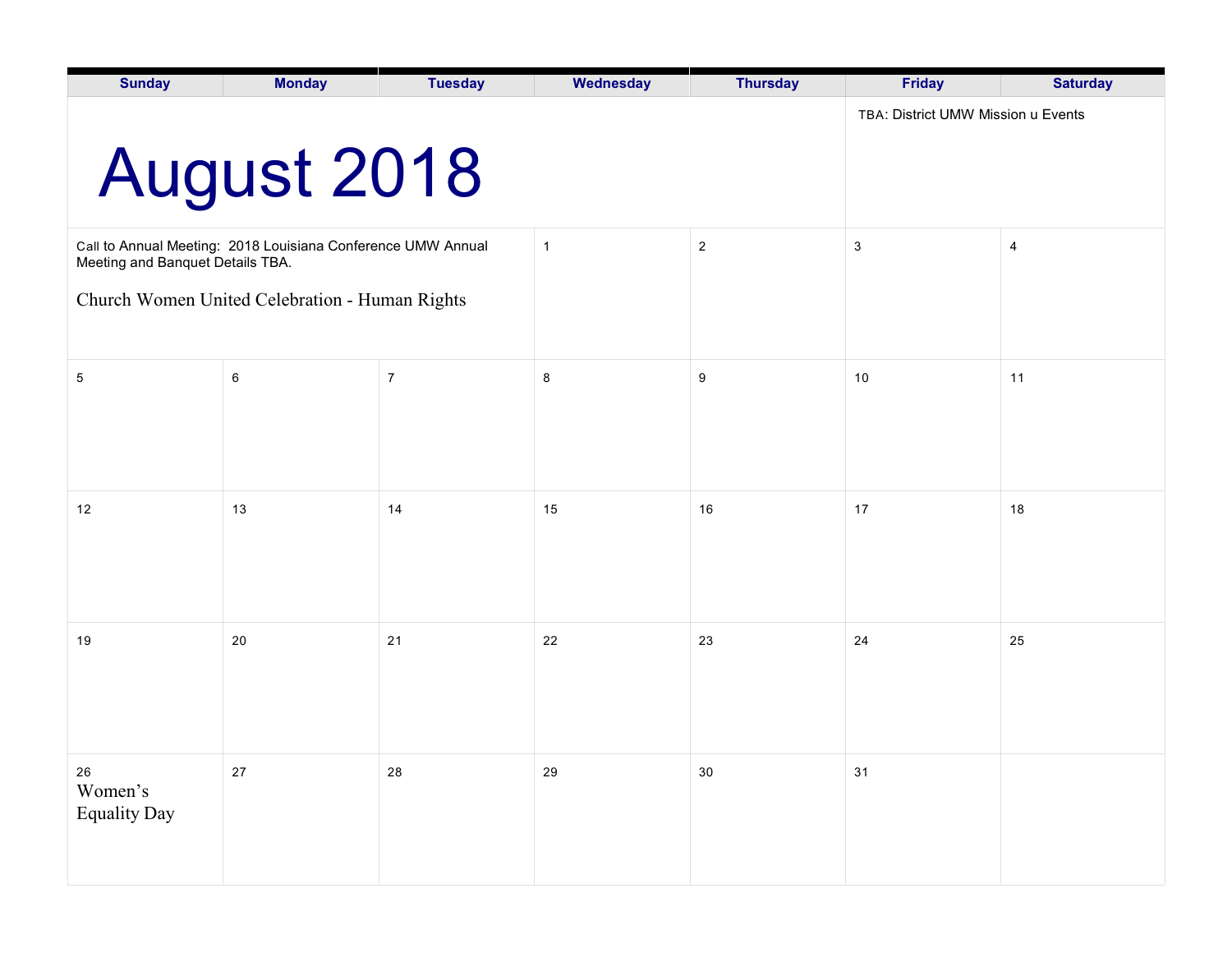| <b>Sunday</b>                                                                                  | <b>Monday</b>  | <b>Tuesday</b> | Wednesday  | <b>Thursday</b> | <b>Friday</b>                    | <b>Saturday</b> |  |
|------------------------------------------------------------------------------------------------|----------------|----------------|------------|-----------------|----------------------------------|-----------------|--|
| Celebrate Hispanic<br>Heritage Month -<br>September 15 -<br>September 2018<br>October 15, 2017 |                |                |            |                 |                                  |                 |  |
| $\sqrt{2}$                                                                                     | 3<br>Labor Day | 4              | $\sqrt{5}$ | 6               | $\boldsymbol{7}$                 | 8               |  |
| 9                                                                                              | 10             | 11             | 12         | 13              | 14                               | 15              |  |
| 16                                                                                             | 17             | 18             | 19         | 20              | 21<br>International Day of Peace | 22              |  |
| 23                                                                                             | 24             | 25             | 26         | 27              | 28                               | 29              |  |
| $30\,$                                                                                         |                |                |            |                 |                                  |                 |  |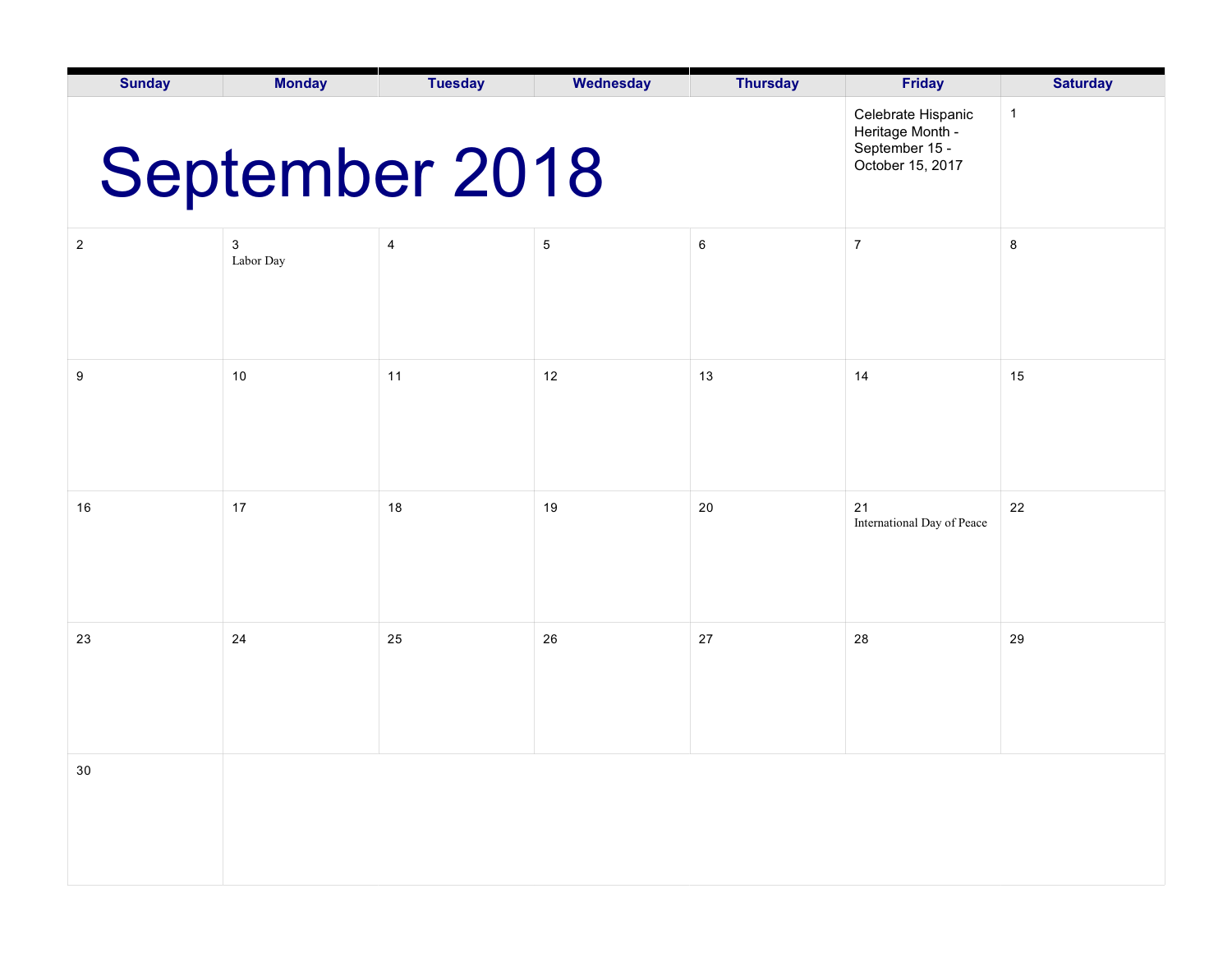| <b>Sunday</b>                                                         | <b>Monday</b>     | <b>Tuesday</b>                                                                                                                                                     | <b>Wednesday</b>                   | <b>Thursday</b> | <b>Friday</b>   | <b>Saturday</b> |
|-----------------------------------------------------------------------|-------------------|--------------------------------------------------------------------------------------------------------------------------------------------------------------------|------------------------------------|-----------------|-----------------|-----------------|
|                                                                       | October 2018      | October is:<br><b>Breast Cancer Awareness Month</b><br>Domestic Violence Awareness Month<br>Celebrate Hispanic Heritage Month -<br>September 15 - October 15, 2017 |                                    |                 |                 |                 |
| LAConference<br><b>UMW Annual</b><br>Meeting and<br><b>DELT - TBA</b> | $\mathbf{1}$      | $\overline{2}$                                                                                                                                                     | $\sqrt{3}$                         | $\overline{4}$  | $5\phantom{.0}$ | $\,6\,$         |
| $\boldsymbol{7}$                                                      | 8<br>Columbus Day | $\boldsymbol{9}$                                                                                                                                                   | 10                                 | 11              | $12$            | 13              |
| 14                                                                    | 15                | 16                                                                                                                                                                 | 17                                 | 18              | 19              | 20              |
| 21                                                                    | 22                | 23                                                                                                                                                                 | 24<br><b>United Nations</b><br>Day | 25              | 26              | 27              |
| 28                                                                    | 29                | 30                                                                                                                                                                 | 31<br>Halloween                    |                 |                 |                 |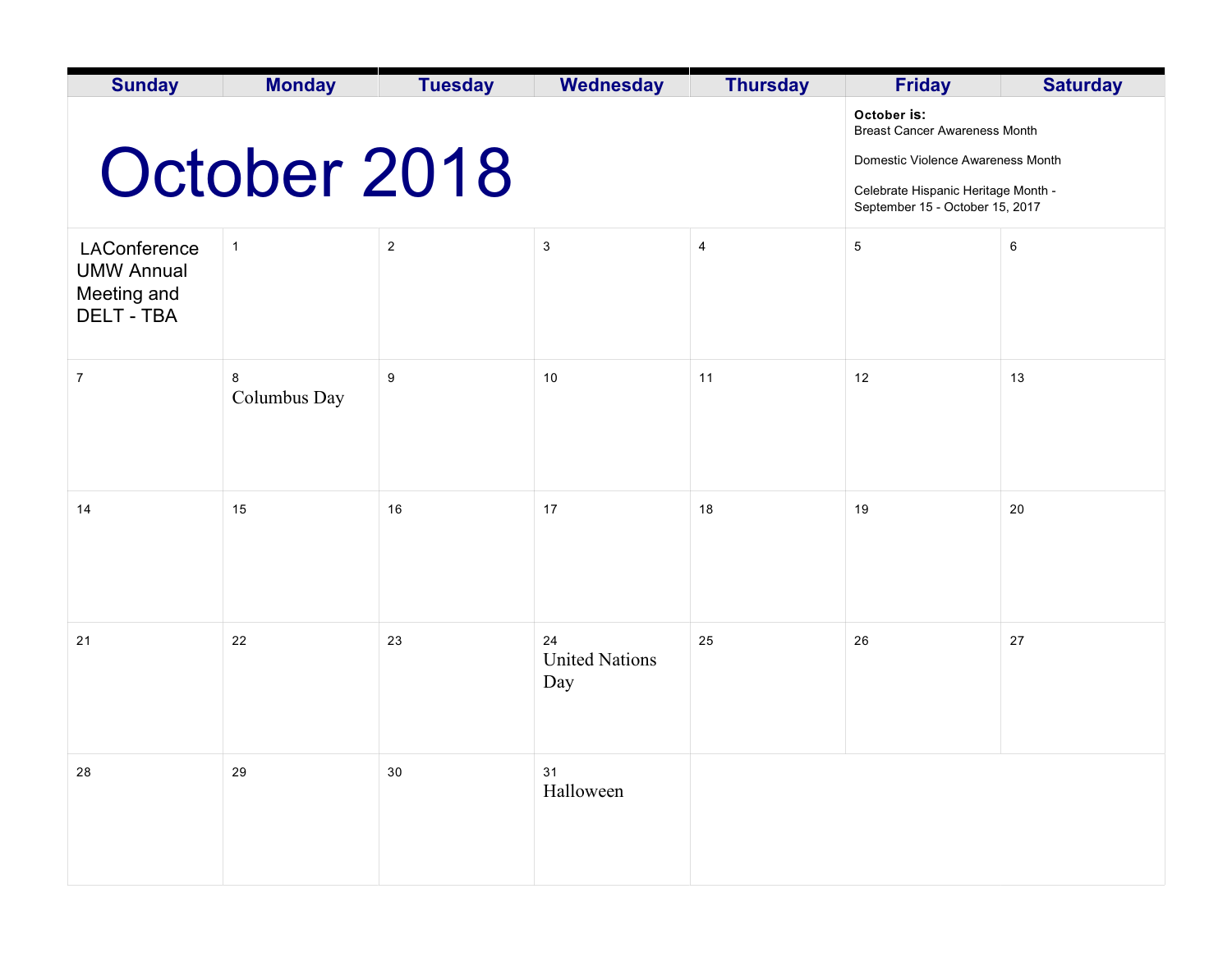| <b>Sunday</b>                      | <b>Monday</b>                              | <b>Tuesday</b> | <b>Wednesday</b> | <b>Thursday</b>                    | <b>Friday</b>       | <b>Saturday</b> |  |  |  |
|------------------------------------|--------------------------------------------|----------------|------------------|------------------------------------|---------------------|-----------------|--|--|--|
| November 2018                      |                                            |                |                  |                                    |                     |                 |  |  |  |
|                                    | November is Native American Heritage Month |                | $\mathbf 1$      | $\overline{2}$<br>CWU Celebration: | $\mathbf 3$         |                 |  |  |  |
| District UMU Annual Meeting Events |                                            |                |                  | All Saints Day                     | World Community Day |                 |  |  |  |
|                                    |                                            |                |                  |                                    |                     |                 |  |  |  |
| 4                                  | $\mathbf 5$                                | 6              | $\overline{7}$   | 8                                  | $9\,$               | 10              |  |  |  |
|                                    |                                            |                |                  |                                    |                     |                 |  |  |  |
|                                    |                                            |                |                  |                                    |                     |                 |  |  |  |
| 11<br>Veterans Day                 | 12                                         | 13             | 14               | 15                                 | 16                  | 17              |  |  |  |
|                                    |                                            |                |                  |                                    |                     |                 |  |  |  |
| 18                                 | 19                                         | 20             | 21               | 22<br>Thanksgiving<br>Day          | 23                  | 24              |  |  |  |
|                                    |                                            |                |                  |                                    |                     |                 |  |  |  |
| 25                                 | 26                                         | $27\,$         | 28               | 29                                 | 30                  |                 |  |  |  |
|                                    |                                            |                |                  |                                    |                     |                 |  |  |  |
|                                    |                                            |                |                  |                                    |                     |                 |  |  |  |
|                                    |                                            |                |                  |                                    |                     |                 |  |  |  |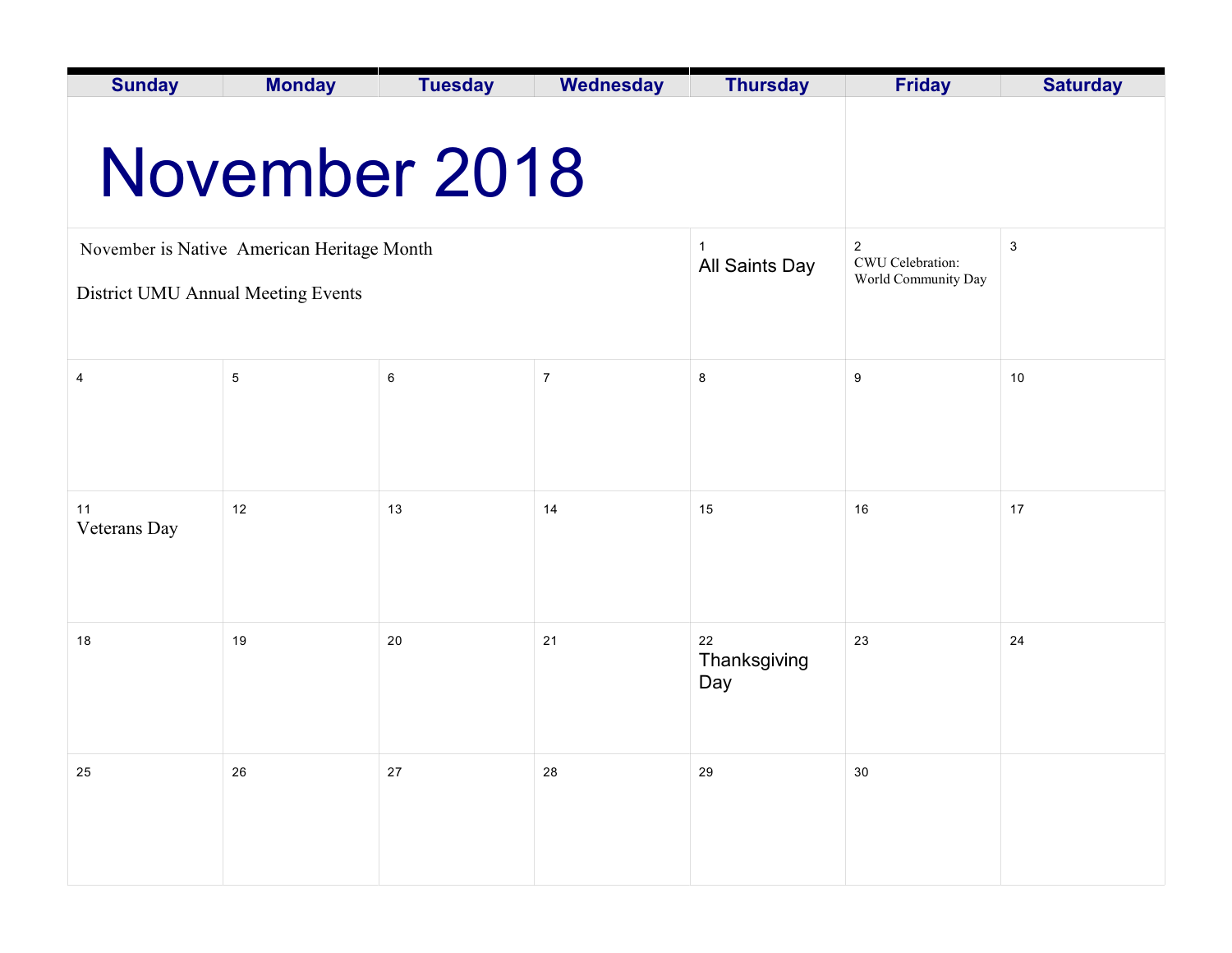| <b>Sunday</b>  | <b>Monday</b>                              | <b>Tuesday</b>      | <b>Wednesday</b>               | <b>Thursday</b> | <b>Friday</b>  | <b>Saturday</b> |
|----------------|--------------------------------------------|---------------------|--------------------------------|-----------------|----------------|-----------------|
|                | December 2018                              |                     | $\mathbf{1}$<br>World AIDS Day |                 |                |                 |
| $\overline{2}$ | 3                                          | 4                   | $\sqrt{5}$                     | 6               | $\overline{7}$ | 8               |
| 9              | 10<br>International<br>Human Rights<br>Day | 11                  | 12                             | 13              | 14             | 15              |
| 16             | 17                                         | 18                  | 19                             | 20              | $21$           | 22              |
| 23             | 24<br>Christmas Eve                        | 25<br>Christmas Day | 26                             | 27              | 28             | 29              |
| $30\,$         | 31<br>New Year's Eve                       |                     |                                |                 |                |                 |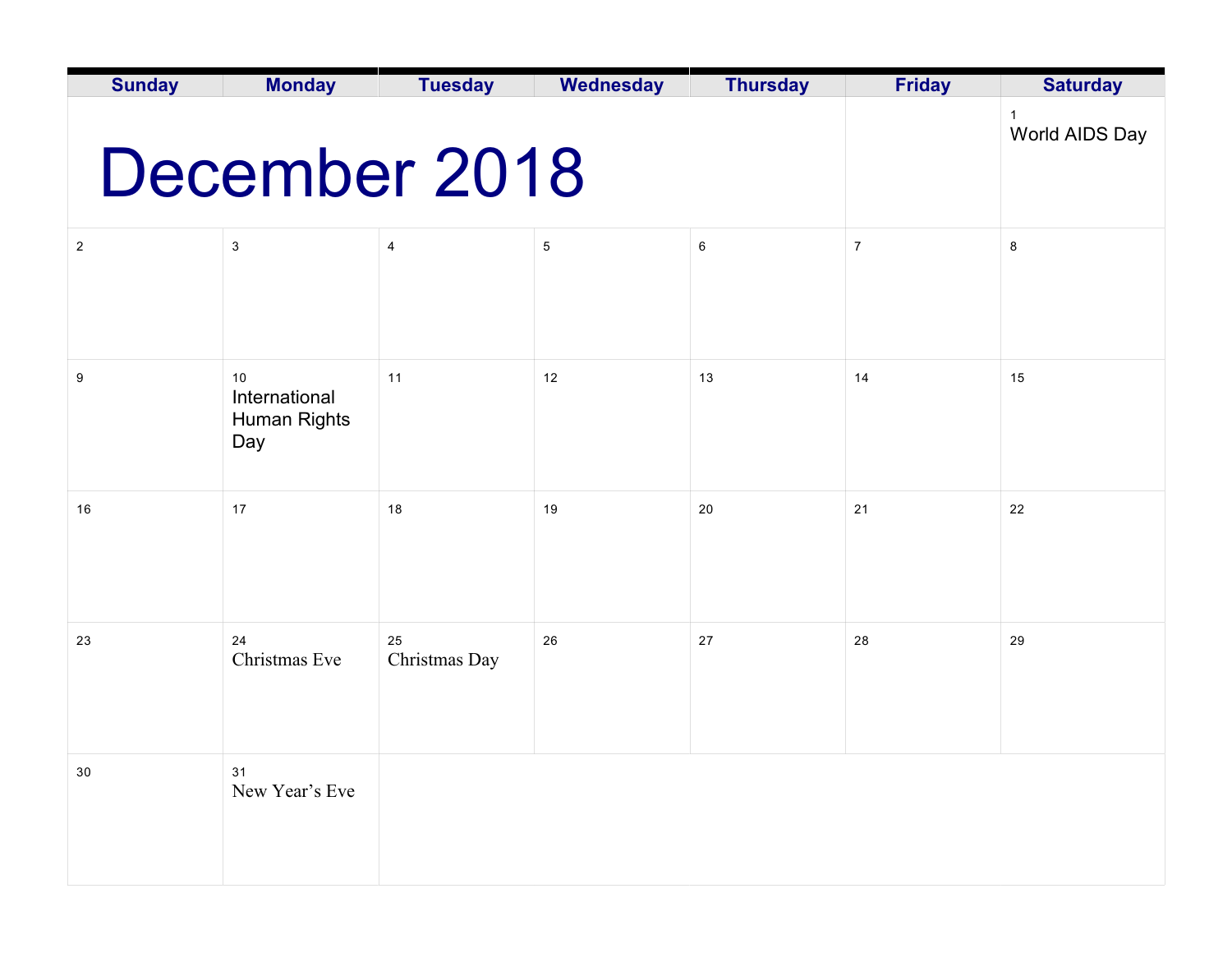| <b>Sunday</b>               | <b>Monday</b>                               | <b>Tuesday</b>                                                                                                                                                                          | <b>Wednesday</b> | <b>Thursday</b> | <b>Friday</b>                                    | <b>Saturday</b> |
|-----------------------------|---------------------------------------------|-----------------------------------------------------------------------------------------------------------------------------------------------------------------------------------------|------------------|-----------------|--------------------------------------------------|-----------------|
|                             | <b>January 2019</b>                         | This Quarter:<br>January-March: Call to Prayer and Self-<br>Denial<br>UMW Sunday, Traditional Celebration - 4 <sup>th</sup><br>Sunday, January or during the first Quarter<br>Jan.-Mar. |                  |                 |                                                  |                 |
|                             |                                             | New Years Day                                                                                                                                                                           | $\overline{2}$   | $\overline{3}$  | $\overline{4}$                                   | 5               |
| 6<br>Epiphany               | $7\phantom{.0}$                             | $\,$ 8 $\,$                                                                                                                                                                             | 9                | 10              | 11<br>National Human<br>Trafficking<br>Awareness | 12              |
| 13                          | 14                                          | 15                                                                                                                                                                                      | 16               | 17              | 18                                               | 19              |
| $20\,$                      | 21<br><b>Martin Luther</b><br>King, Jr. Day | 22                                                                                                                                                                                      | 23               | 24              | 25                                               | 26              |
| $2\,7$<br><b>UMW Sunday</b> | ${\bf 28}$                                  | 29                                                                                                                                                                                      | 30               | 31              |                                                  |                 |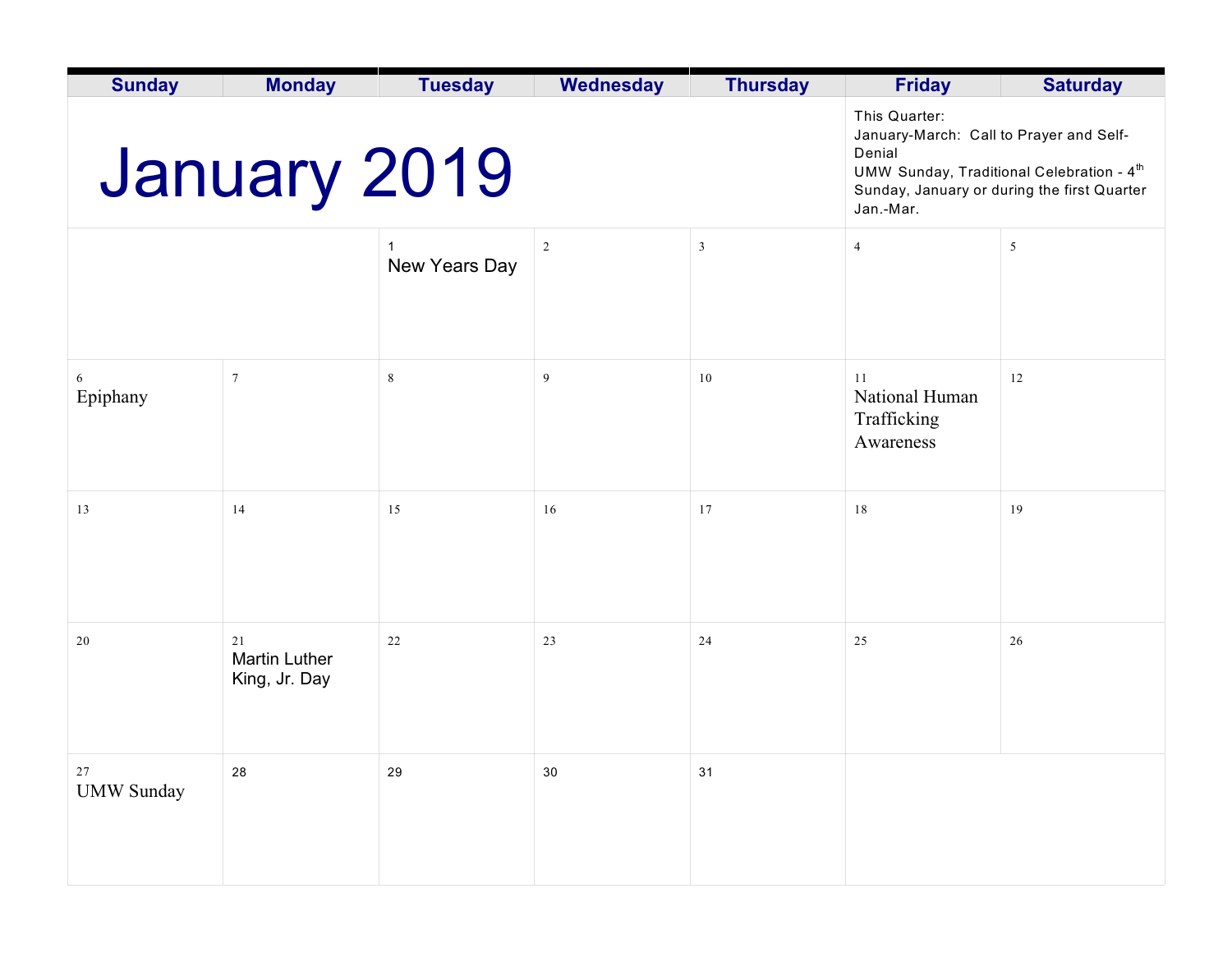| <b>Sunday</b>                                                                                             | <b>Monday</b>                                                         | <b>Tuesday</b> | <b>Wednesday</b> | <b>Thursday</b>       | <b>Friday</b> | <b>Saturday</b>  |  |  |
|-----------------------------------------------------------------------------------------------------------|-----------------------------------------------------------------------|----------------|------------------|-----------------------|---------------|------------------|--|--|
|                                                                                                           |                                                                       |                |                  |                       |               |                  |  |  |
|                                                                                                           |                                                                       | February 2019  |                  |                       |               |                  |  |  |
| January-March:Call to Prayer and Self-Denial; Maternal and Child Health<br>$\overline{c}$<br>$\mathbf{1}$ |                                                                       |                |                  |                       |               |                  |  |  |
| February is Black History Month                                                                           | During Black History Month - Celebrate the Charter for Racial Justice |                |                  |                       |               |                  |  |  |
| 3                                                                                                         | 4                                                                     | 5              | 6                | $\overline{7}$        | 8             | $\boldsymbol{9}$ |  |  |
|                                                                                                           |                                                                       |                |                  |                       |               |                  |  |  |
|                                                                                                           |                                                                       |                |                  |                       |               |                  |  |  |
| 10                                                                                                        | 11                                                                    | 12             | 13               | 14<br>Valentine's Day | 15            | 16               |  |  |
|                                                                                                           |                                                                       |                |                  |                       |               |                  |  |  |
| 17                                                                                                        | 18<br>President's Day                                                 | 19             | 20               | 21                    | 22            | 23               |  |  |
|                                                                                                           |                                                                       |                |                  |                       |               |                  |  |  |
| 24                                                                                                        | 25                                                                    | 26             | 27               | 28                    |               |                  |  |  |
|                                                                                                           |                                                                       |                |                  |                       |               |                  |  |  |
|                                                                                                           |                                                                       |                |                  |                       |               |                  |  |  |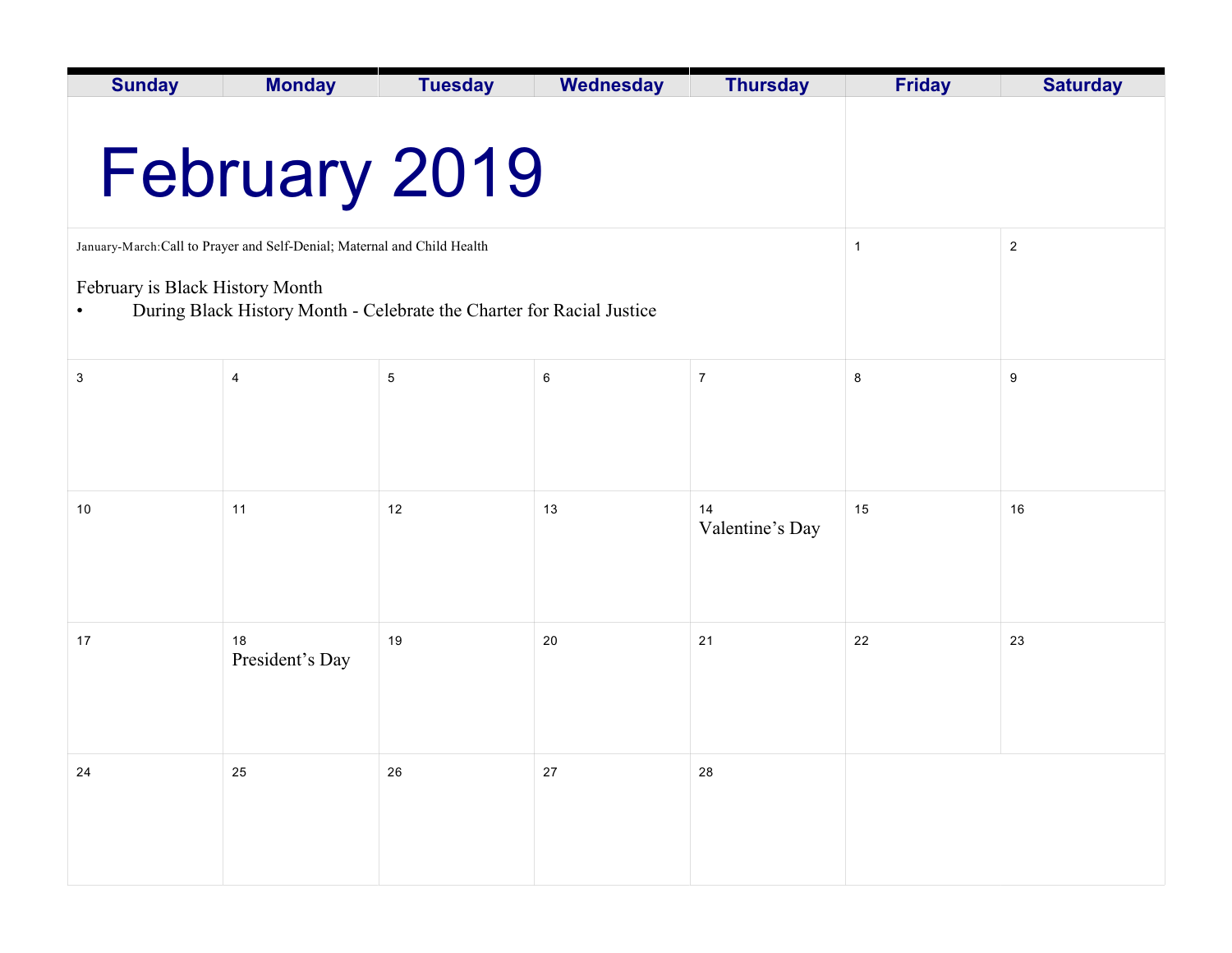| <b>Sunday</b>             | <b>Monday</b>     | <b>Tuesday</b>           | Wednesday          | <b>Thursday</b> | <b>Friday</b>                     | <b>Saturday</b>                 |
|---------------------------|-------------------|--------------------------|--------------------|-----------------|-----------------------------------|---------------------------------|
|                           | <b>March 2019</b> | $\mathbf{1}$             | $\sqrt{2}$         |                 |                                   |                                 |
| $\ensuremath{\mathsf{3}}$ | 4<br>Lundi Gras   | $\sqrt{5}$<br>Mardi Gras | 6<br>Ash Wednesday | $\overline{7}$  | 8<br>International<br>Women's Day | 9                               |
| $10$                      | 11                | 12                       | 13                 | 14              | 15                                | 16                              |
| 17                        | 18                | 19                       | 20                 | 21              | 22<br>World Water<br>Day          | 23<br><b>UMW</b><br>Anniversary |
| 24                        | 25                | $26\,$                   | 27                 | 28              | 29                                | 30                              |
| 31                        |                   |                          |                    |                 |                                   |                                 |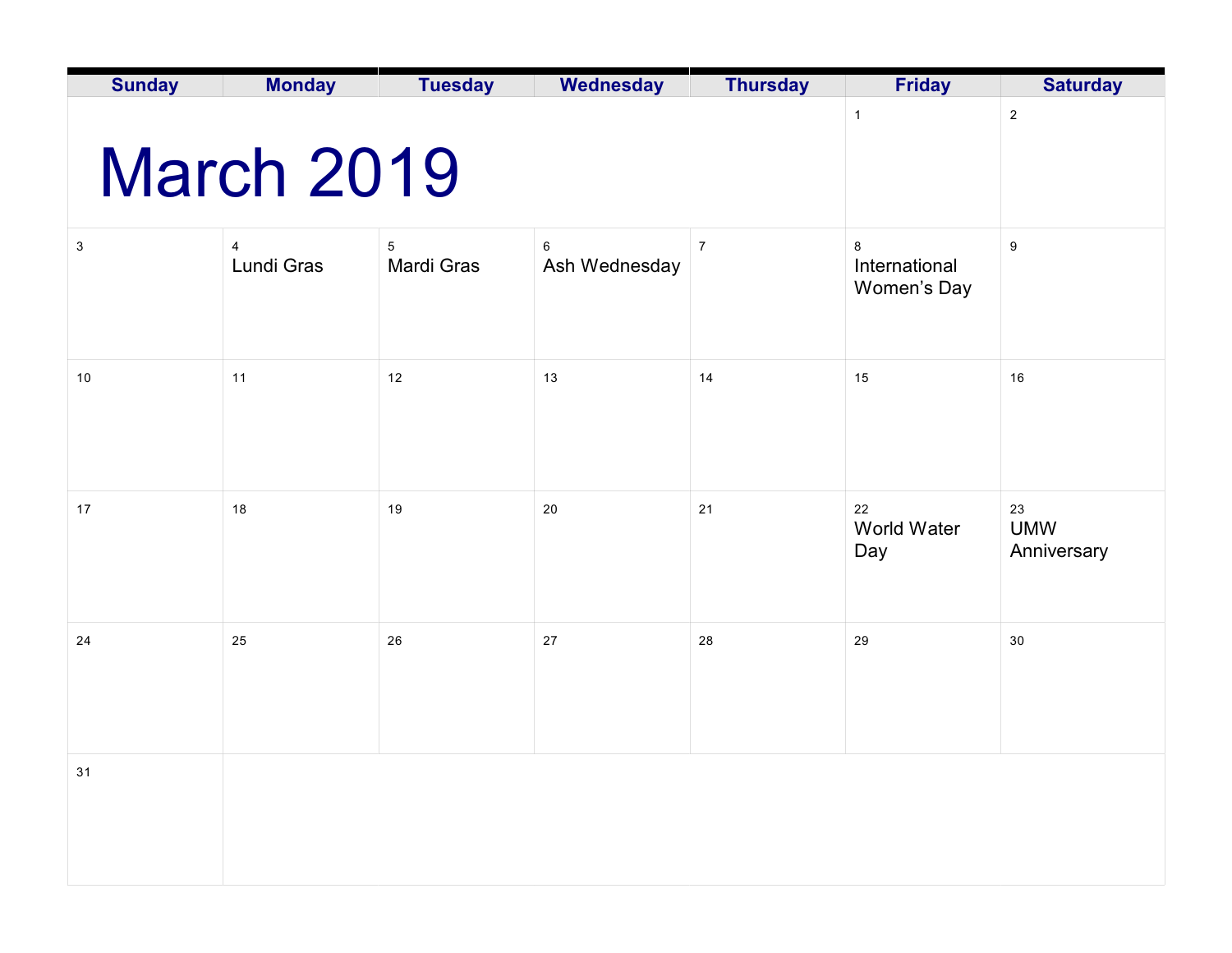| <b>Sunday</b>       | <b>Monday</b>     | <b>Tuesday</b> | <b>Wednesday</b>                           | <b>Thursday</b>       | <b>Friday</b>     | <b>Saturday</b> |
|---------------------|-------------------|----------------|--------------------------------------------|-----------------------|-------------------|-----------------|
|                     | <b>April 2019</b> | 2019 Mission u | <b>Callto School: Invitation to attend</b> |                       |                   |                 |
|                     | $\mathbf{1}$      | $\sqrt{2}$     | $\sqrt{3}$                                 | $\overline{4}$        | $\sqrt{5}$        | $\,6\,$         |
| $\overline{7}$      | $\bf 8$           | 9              | 10                                         | 11                    | 12                | 13              |
| 14<br>Palm Sunday   | 15                | 16             | $17$                                       | 18<br>Maundy Thursday | 19<br>Good Friday | 20              |
| 21<br>Easter Sunday | 22<br>Earth Day   | 23             | 24                                         | 25                    | 26                | 27              |
| 28                  | 29                | $30\,$         |                                            |                       |                   |                 |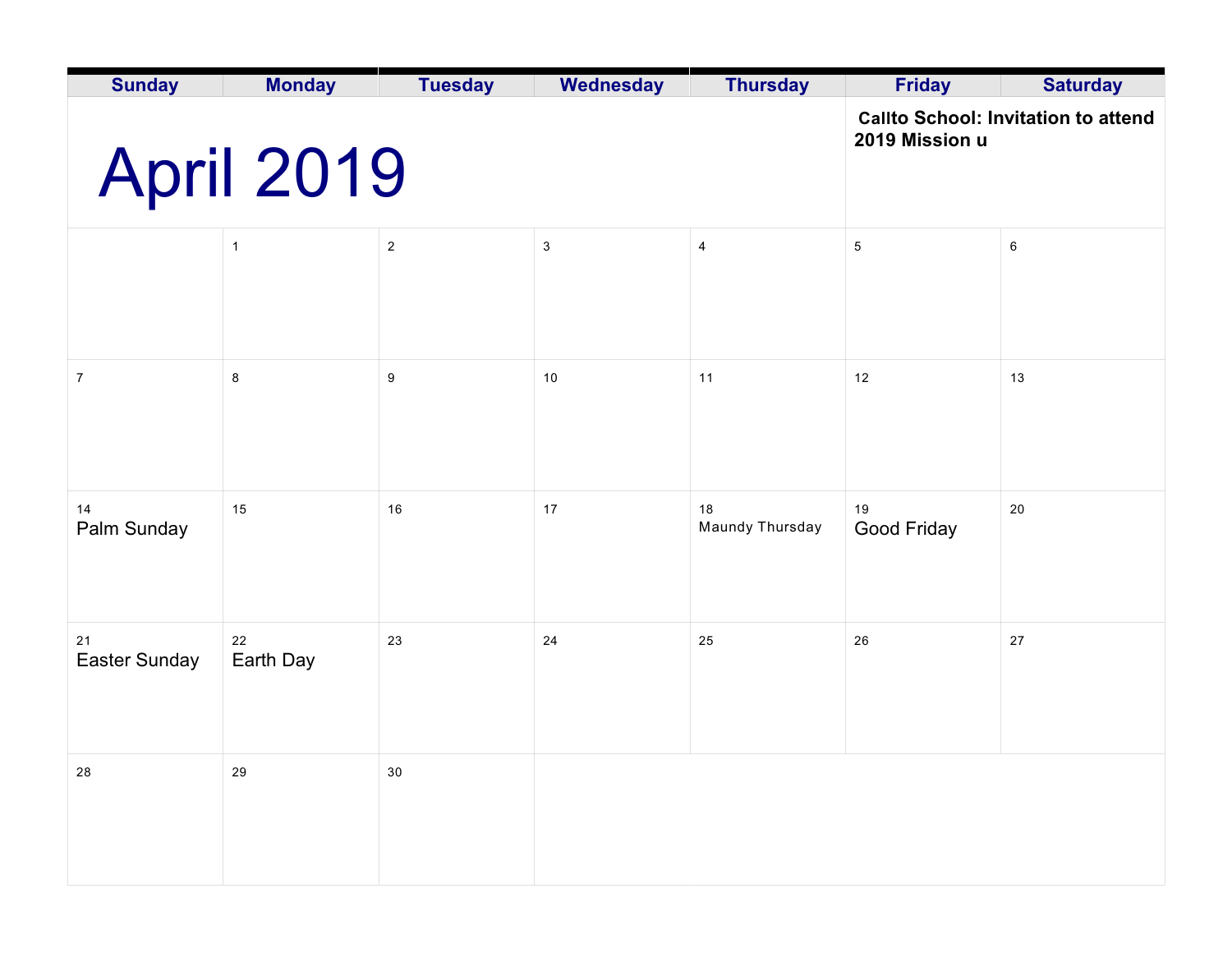| <b>Sunday</b>      | <b>Monday</b>             | <b>Tuesday</b>                               | Wednesday    | <b>Thursday</b> | <b>Friday</b>                                                             | <b>Saturday</b> |
|--------------------|---------------------------|----------------------------------------------|--------------|-----------------|---------------------------------------------------------------------------|-----------------|
|                    | <b>May 2019</b>           | May is Asian Pacific American Heritage Month |              |                 |                                                                           |                 |
|                    |                           |                                              | $\mathbf{1}$ | $\overline{2}$  | 3<br>CWU Event May<br>Friendship Day<br><b>World Press</b><br>Freedom Day | 4               |
| $\mathbf 5$        | $\,6\,$                   | $\boldsymbol{7}$                             | $\bf 8$      | 9               | 10<br><b>UMW Mother's</b><br>Day                                          | 11              |
| 12<br>Mother's Day | 13                        | 14                                           | 15           | 16              | 17                                                                        | 18              |
| 19                 | 20                        | 21                                           | 22           | 23              | 24                                                                        | 25              |
| 26                 | 27<br><b>Memorial Day</b> | 28                                           | 29           | $30\,$          | 31                                                                        |                 |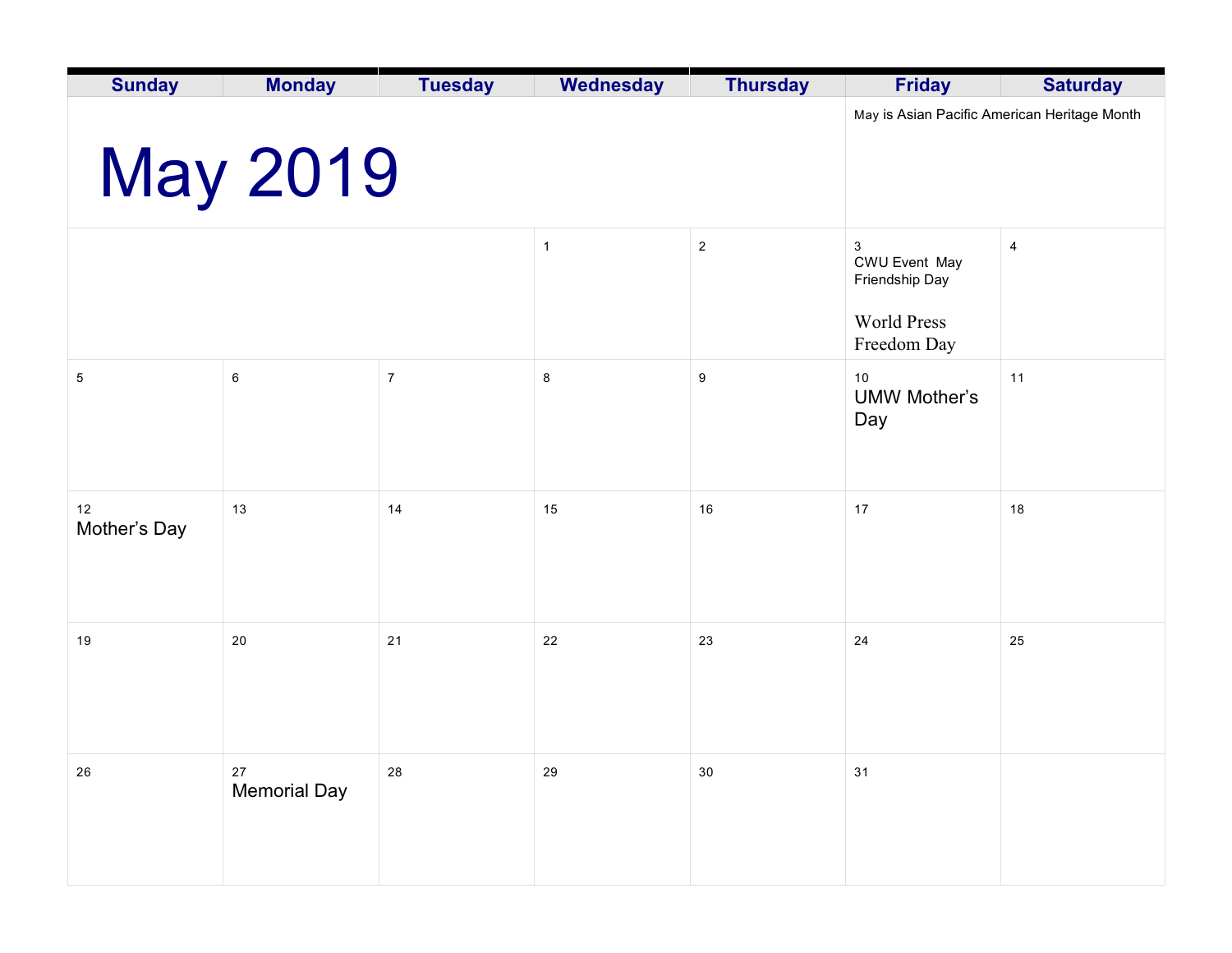| <b>Sunday</b>      | <b>Monday</b>    | <b>Tuesday</b>                                         | <b>Wednesday</b>                                   | <b>Thursday</b>                                    | <b>Friday</b>                                                   | <b>Saturday</b>                                    |
|--------------------|------------------|--------------------------------------------------------|----------------------------------------------------|----------------------------------------------------|-----------------------------------------------------------------|----------------------------------------------------|
|                    | <b>June 2019</b> |                                                        | $\mathbf{1}$                                       |                                                    |                                                                 |                                                    |
| $\overline{2}$     | 3                | 4<br>4-8 Louisiana<br>Annual Conference,<br>Shreveport | 5<br>Louisiana Annual<br>Conference,<br>Shreveport | 6<br>Louisiana Annual<br>Conference,<br>Shreveport | $\overline{7}$<br>Louisiana Annual<br>Conference,<br>Shreveport | 8<br>Louisiana Annual<br>Conference,<br>Shreveport |
| 9                  | 10               | 11                                                     | 12<br>World Day<br><b>Against Child</b><br>Labor   | 13                                                 | 14                                                              | 15<br><b>World Elder</b><br>Abuse<br>Awareness Day |
| 16<br>Father's Day | 17               | 18                                                     | 19<br>Juneteenth                                   | 20<br>World Refugee<br>Day                         | 21                                                              | 22                                                 |
| 23                 | 24               | 25                                                     | 26                                                 | 27                                                 | 28                                                              | 29                                                 |
| 30                 |                  |                                                        |                                                    |                                                    |                                                                 |                                                    |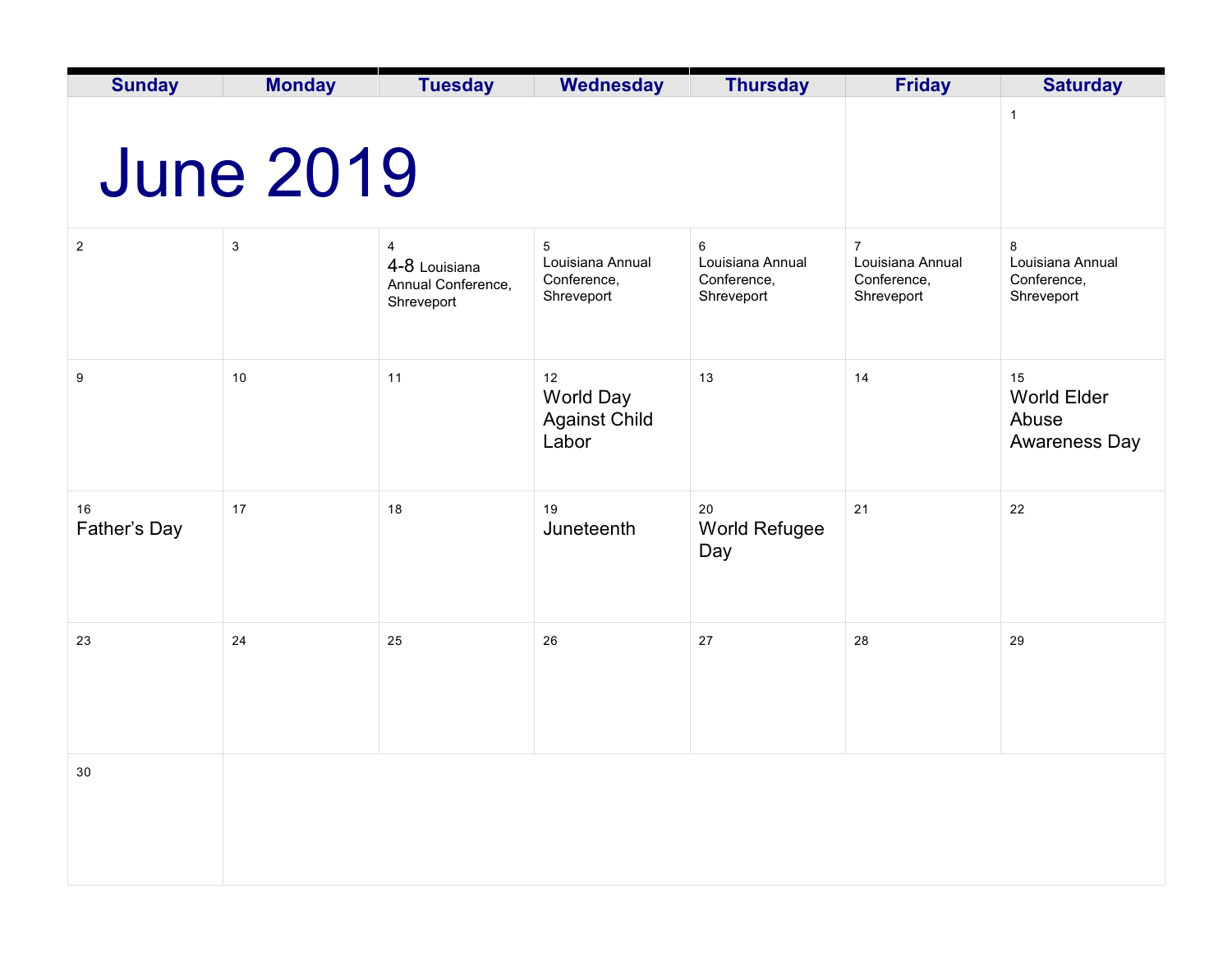| <b>Sunday</b>  | <b>Monday</b>    | <b>Tuesday</b>                                                                      | Wednesday    | <b>Thursday</b>                       | <b>Friday</b> | <b>Saturday</b> |
|----------------|------------------|-------------------------------------------------------------------------------------|--------------|---------------------------------------|---------------|-----------------|
|                | <b>July 2019</b> | TBA Louisiana Conference UMW Mission u                                              |              |                                       |               |                 |
|                | $\mathbf{1}$     | $\sqrt{2}$                                                                          | $\mathbf{3}$ | $\overline{4}$<br>Independence<br>Day | $\,$ 5 $\,$   | $\,6\,$         |
| $\overline{7}$ | $\bf 8$          | $\boldsymbol{9}$                                                                    | $10\,$       | 11                                    | 12            | 13              |
| 14             | 15               | 16                                                                                  | 17           | 18                                    | 19            | 20              |
| 21             | 22               | 23                                                                                  | 24           | 25                                    | 26            | 27              |
| 28             | 29               | 30<br><b>World Day</b><br><b>Against</b><br><b>Trafficking in</b><br><b>Persons</b> | 31           |                                       |               |                 |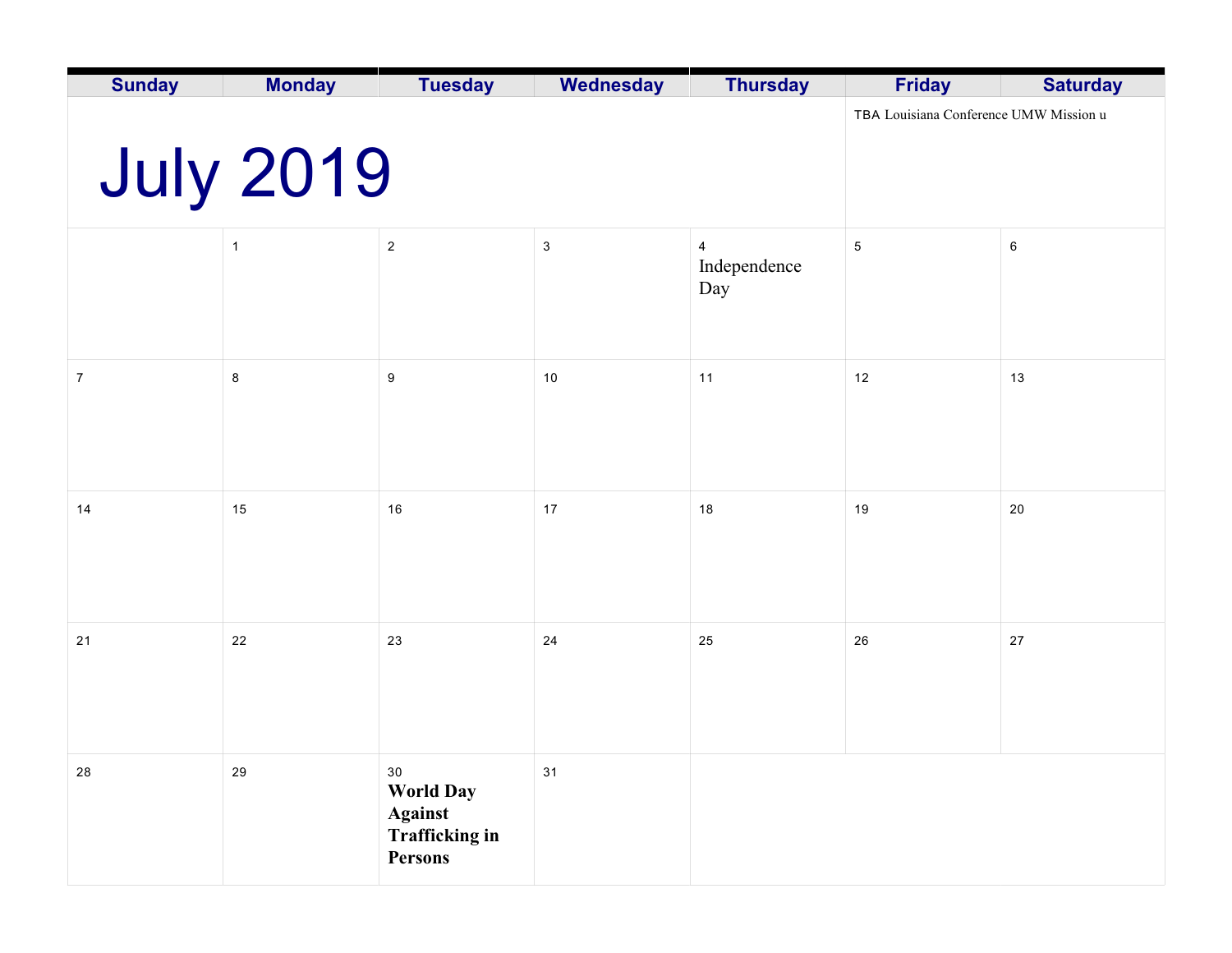| <b>Sunday</b> | <b>Monday</b>                        | <b>Tuesday</b>                                                                                                               | <b>Wednesday</b> | <b>Thursday</b> | <b>Friday</b>    | <b>Saturday</b> |
|---------------|--------------------------------------|------------------------------------------------------------------------------------------------------------------------------|------------------|-----------------|------------------|-----------------|
|               | <b>August 2019</b>                   | During this Month:<br>TBA The 2019 Mission u Studies<br>District UMU Mini Mission u Events<br>CWU Celebration - Human Rights |                  |                 |                  |                 |
|               |                                      |                                                                                                                              |                  | $\mathbf{1}$    | $\sqrt{2}$       | 3               |
|               |                                      |                                                                                                                              |                  |                 |                  |                 |
|               |                                      |                                                                                                                              |                  |                 |                  |                 |
| 4             | $\,$ 5 $\,$                          | 6                                                                                                                            | $\overline{7}$   | 8               | $\boldsymbol{9}$ | 10              |
|               |                                      |                                                                                                                              |                  |                 |                  |                 |
|               |                                      |                                                                                                                              |                  |                 |                  |                 |
| 11            | 12                                   | 13                                                                                                                           | 14               | 15              | 16               | 17              |
|               |                                      |                                                                                                                              |                  |                 |                  |                 |
|               |                                      |                                                                                                                              |                  |                 |                  |                 |
| 18            | 19                                   | 20                                                                                                                           | 21               | 22              | 23               | 24              |
|               |                                      |                                                                                                                              |                  |                 |                  |                 |
|               |                                      |                                                                                                                              |                  |                 |                  |                 |
| $25\,$        | 26<br>Women's<br><b>Equality Day</b> | $27\,$                                                                                                                       | 28               | 29              | $30\,$           | 31              |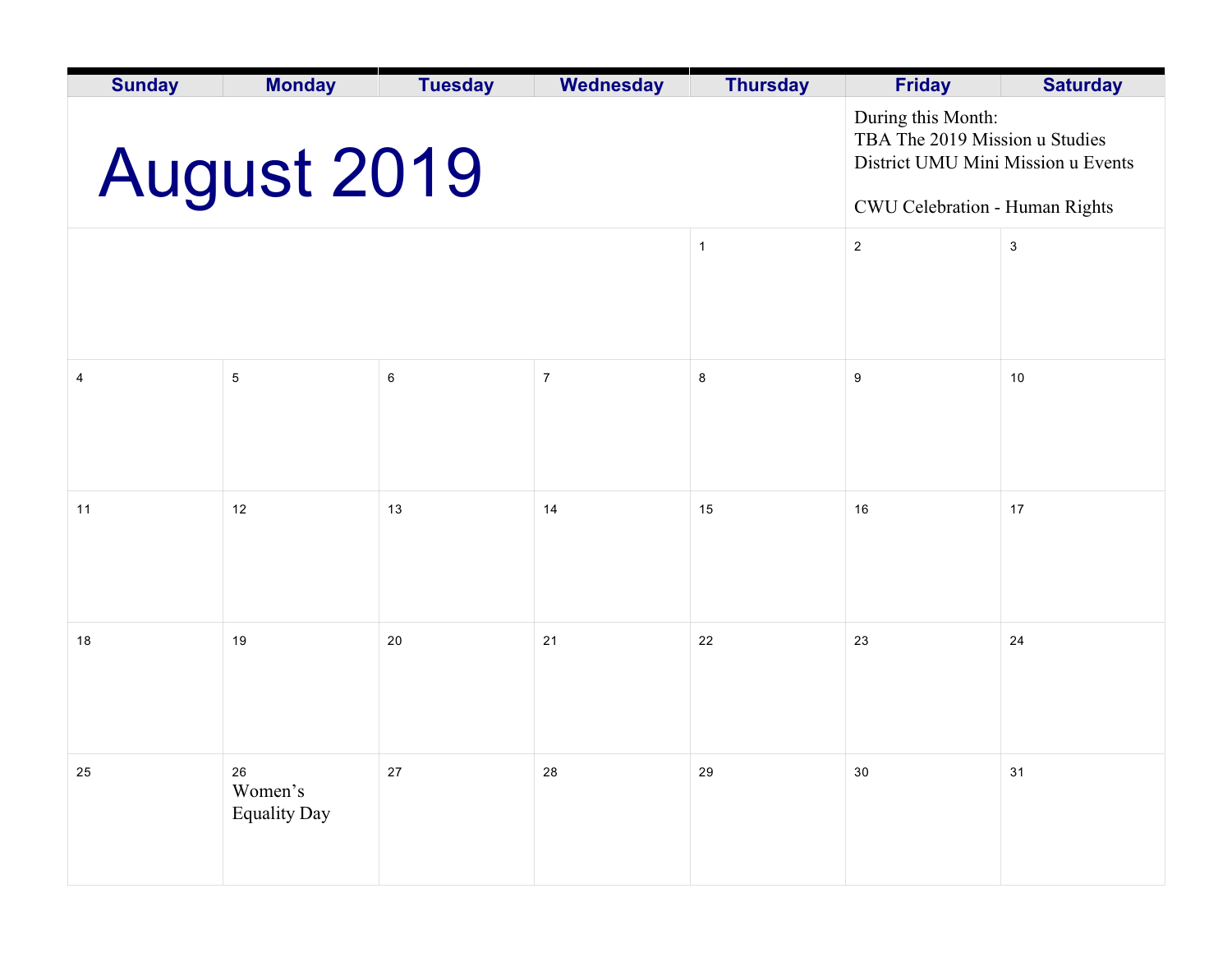| <b>Sunday</b>         | <b>Monday</b> | <b>Tuesday</b> | <b>Wednesday</b>            | <b>Thursday</b> | <b>Friday</b>                                                                                | <b>Saturday</b>                            |
|-----------------------|---------------|----------------|-----------------------------|-----------------|----------------------------------------------------------------------------------------------|--------------------------------------------|
| <b>September 2019</b> |               |                |                             |                 | During this Month:<br>Celebrate Hispanic Heritage Month -<br>September 15 - October 15, 2017 |                                            |
| 1                     | $\sqrt{2}$    | 3              | $\overline{4}$<br>Labor Day | $\sqrt{5}$      | $\,6\,$                                                                                      | $\overline{7}$                             |
| 8                     | 9             | 10             | 11                          | 12              | 13                                                                                           | 14                                         |
| 15                    | 16            | 17             | 18                          | 19              | 20                                                                                           | 21<br><b>International Day</b><br>of Peace |
| 22                    | 23            | 24             | 25                          | 26              | 27                                                                                           | 28                                         |
| 29                    | $30\,$        |                |                             |                 |                                                                                              |                                            |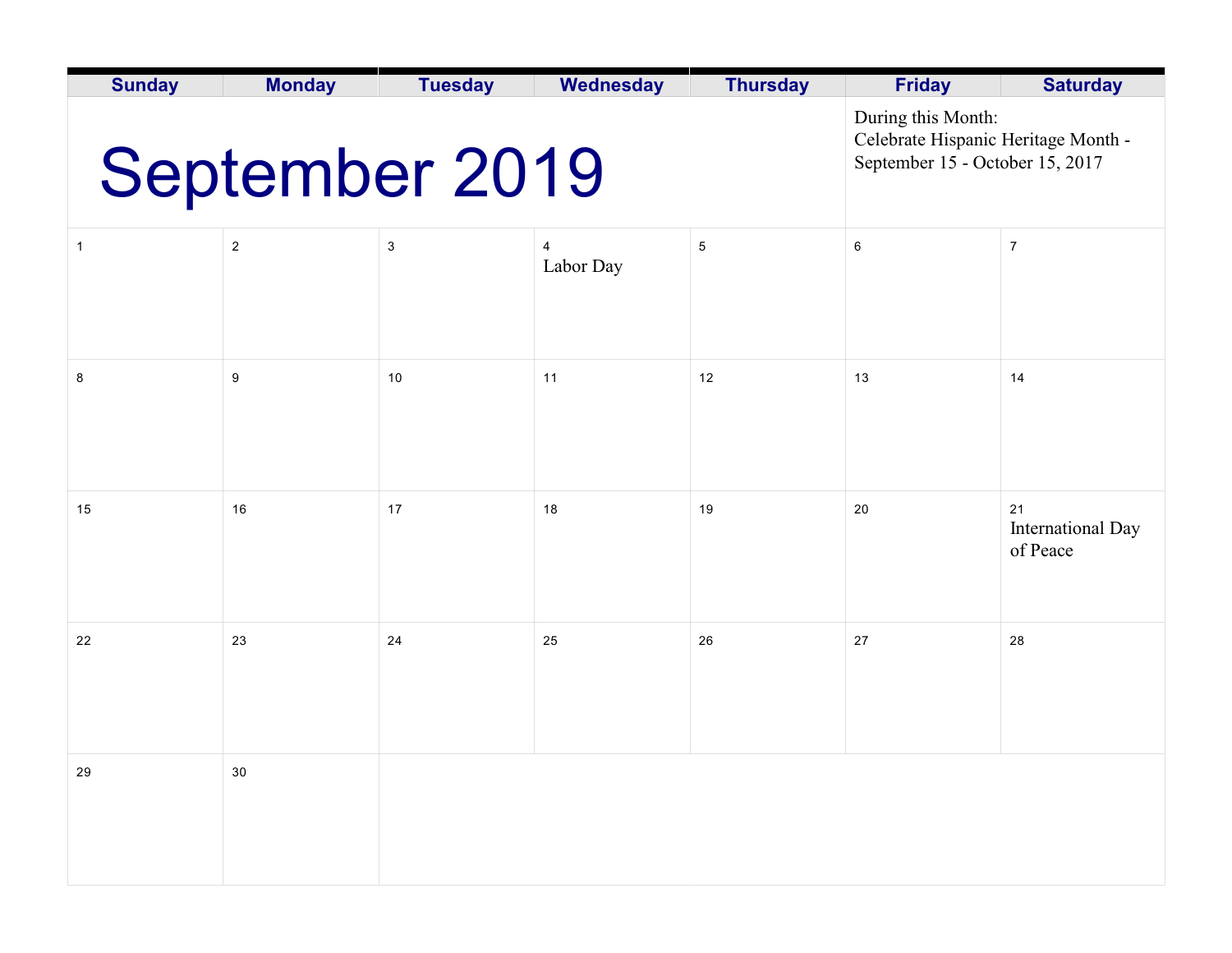| <b>Sunday</b>                                                            | <b>Monday</b>  | <b>Tuesday</b>                                                                                                                  | <b>Wednesday</b>  | <b>Thursday</b>                    | <b>Friday</b>           | <b>Saturday</b> |
|--------------------------------------------------------------------------|----------------|---------------------------------------------------------------------------------------------------------------------------------|-------------------|------------------------------------|-------------------------|-----------------|
|                                                                          | October 2019   | October is: Breast Cancer Awareness Month<br>Domestic Violence Awareness Month<br>Hispanic Heritage Month 9/15/2017 -10/15/2017 |                   |                                    |                         |                 |
| TBA: LA Conference UMW Annual<br>Meeting Location, Banquet, and<br>DELT. |                | $\mathbf{1}$                                                                                                                    | $\overline{2}$    | $\sqrt{3}$                         | $\overline{\mathbf{4}}$ | $\,$ 5 $\,$     |
| 6                                                                        | $\overline{7}$ | 8                                                                                                                               | 9<br>Columbus Day | 10                                 | 11                      | 12              |
| 13                                                                       | 14             | 15                                                                                                                              | 16                | 17                                 | 18                      | 19              |
| 20                                                                       | 21             | 22                                                                                                                              | 23                | 24<br><b>United Nations</b><br>Day | 25                      | 26              |
| $27\,$                                                                   | 28             | 29                                                                                                                              | $30\,$            | 31<br>Halloween                    |                         |                 |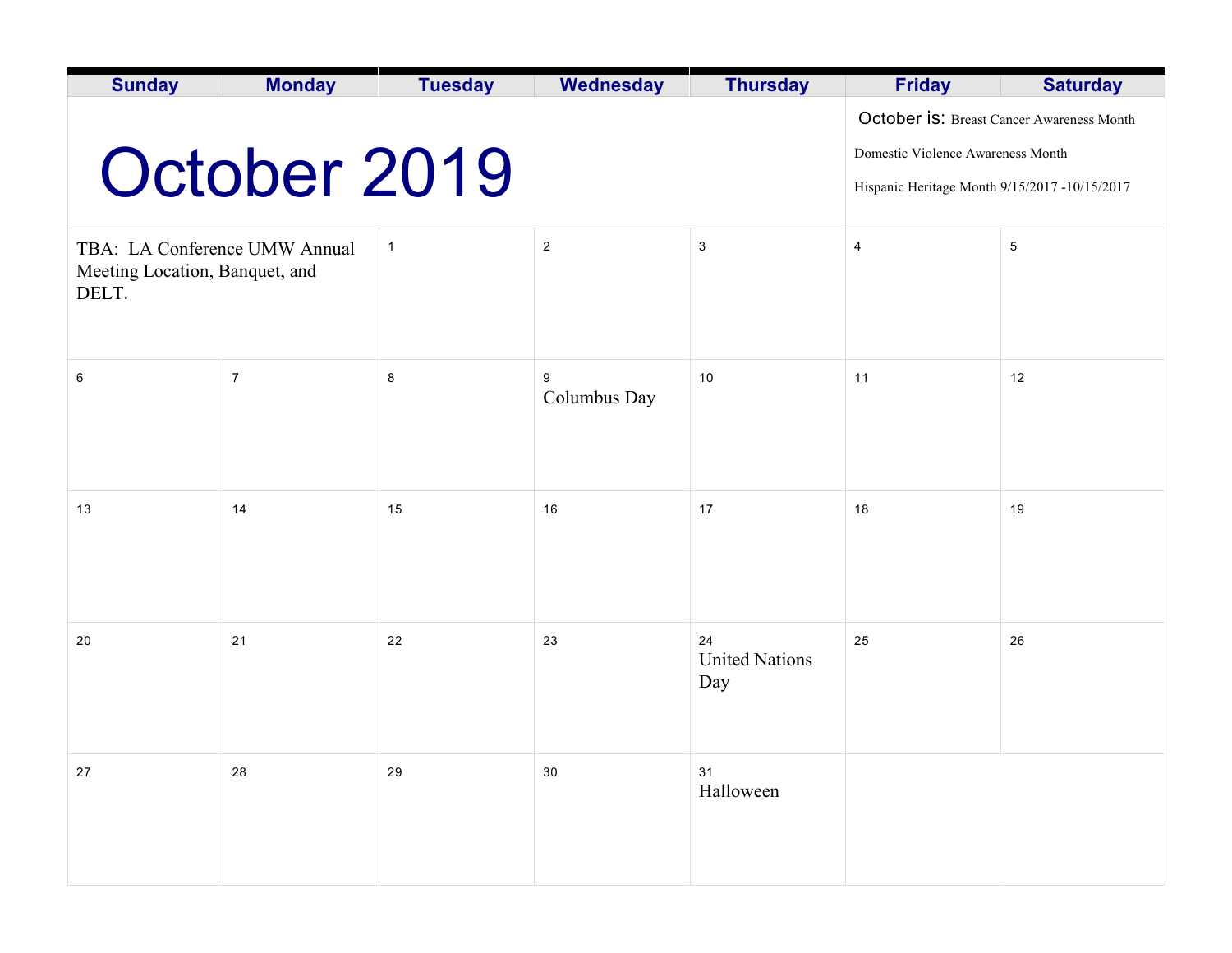| <b>Sunday</b> | <b>Monday</b>      | <b>Tuesday</b>                                                                                 | <b>Wednesday</b> | <b>Thursday</b>    | <b>Friday</b> | <b>Saturday</b> |
|---------------|--------------------|------------------------------------------------------------------------------------------------|------------------|--------------------|---------------|-----------------|
|               | November 2019      | November is Native American<br>Heritage Month<br><b>District UMU Annual Meeting</b><br>Events: |                  |                    |               |                 |
|               |                    | 1 All Saints Day<br><b>CWU</b><br>Celebration:<br>World<br>Community Day                       | $\sqrt{2}$       |                    |               |                 |
| 3             | $\overline{4}$     | $\sqrt{5}$                                                                                     | 6                | $\overline{7}$     | $\bf 8$       | 9               |
|               |                    |                                                                                                |                  |                    |               |                 |
| 10            | 11<br>Veterans Day | 12                                                                                             | 13               | 14                 | 15            | 16              |
| 17            | 18                 | 19                                                                                             | 20               | 21                 | 22            | 23              |
| 24            | 25                 | 26                                                                                             | 27               | 28<br>Thanksgiving | 29            | $30\,$          |